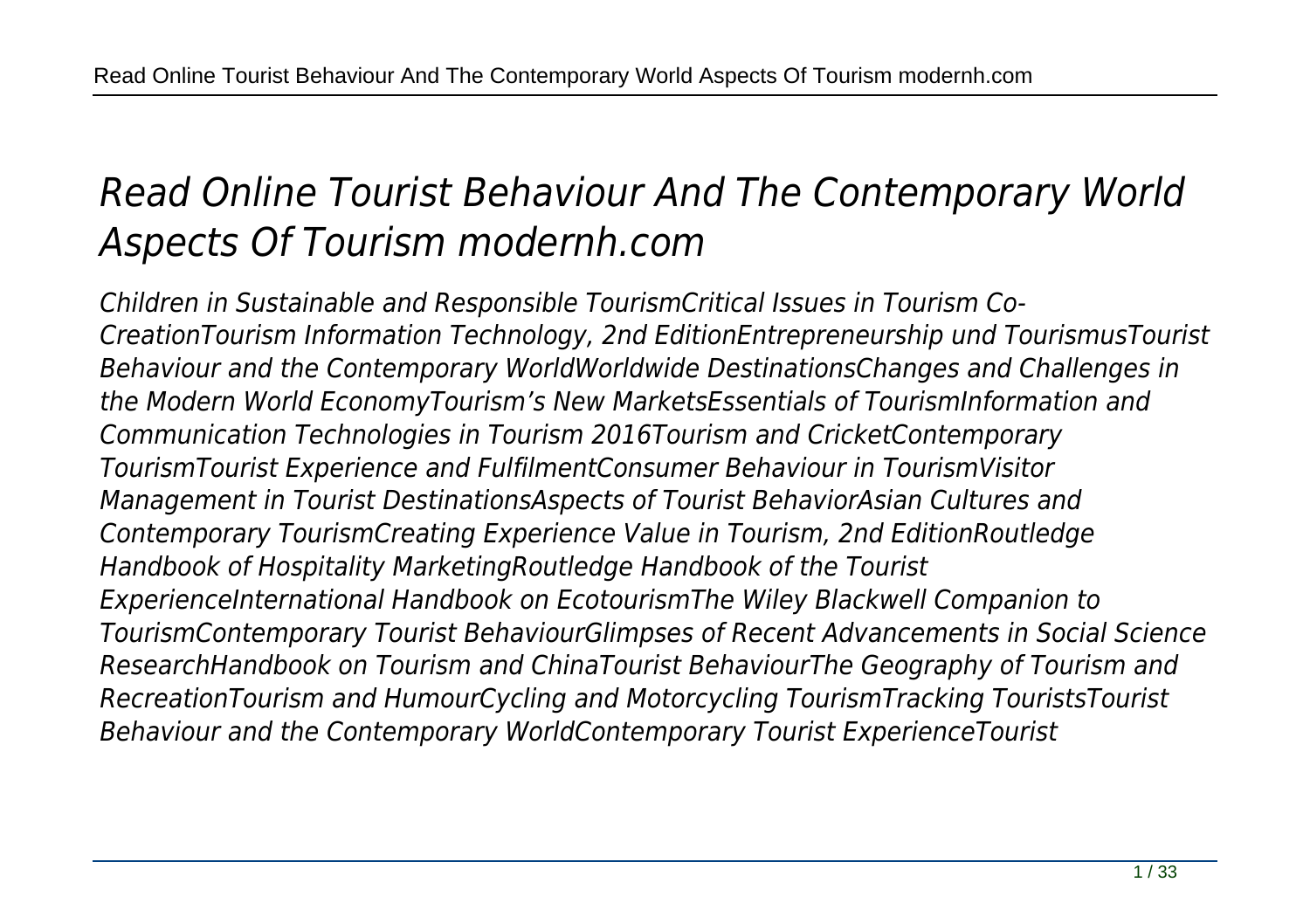*BehaviourGeschäftsreisenTourist Experience and FulfilmentDemystifying Theories in Tourism ResearchTechnology Application in Tourism in AsiaDelivering Tourism IntelligenceThe SAGE Handbook of Tourism ManagementChinese Consumers in a New Era*

#### *Children in Sustainable and Responsible Tourism*

*This second edition of 'Tourism Information Technology' continues to cover the complexities of how information technology is being used in the tourism industry. Fully updated, it covers IT applications in all sectors of the industry including airlines, travel intermediaries, accommodation, foodservice, destinations, attractions, events and entertainment. Organised around the stages of the visitor journey it will cover how tourists are using technologies to support decision making before their trip, during their travels and upon their return. This revised edition also includes the various social media that are impacting the travel industry and consider the increasing number of networks in tourism.*

*Critical Issues in Tourism Co-Creation*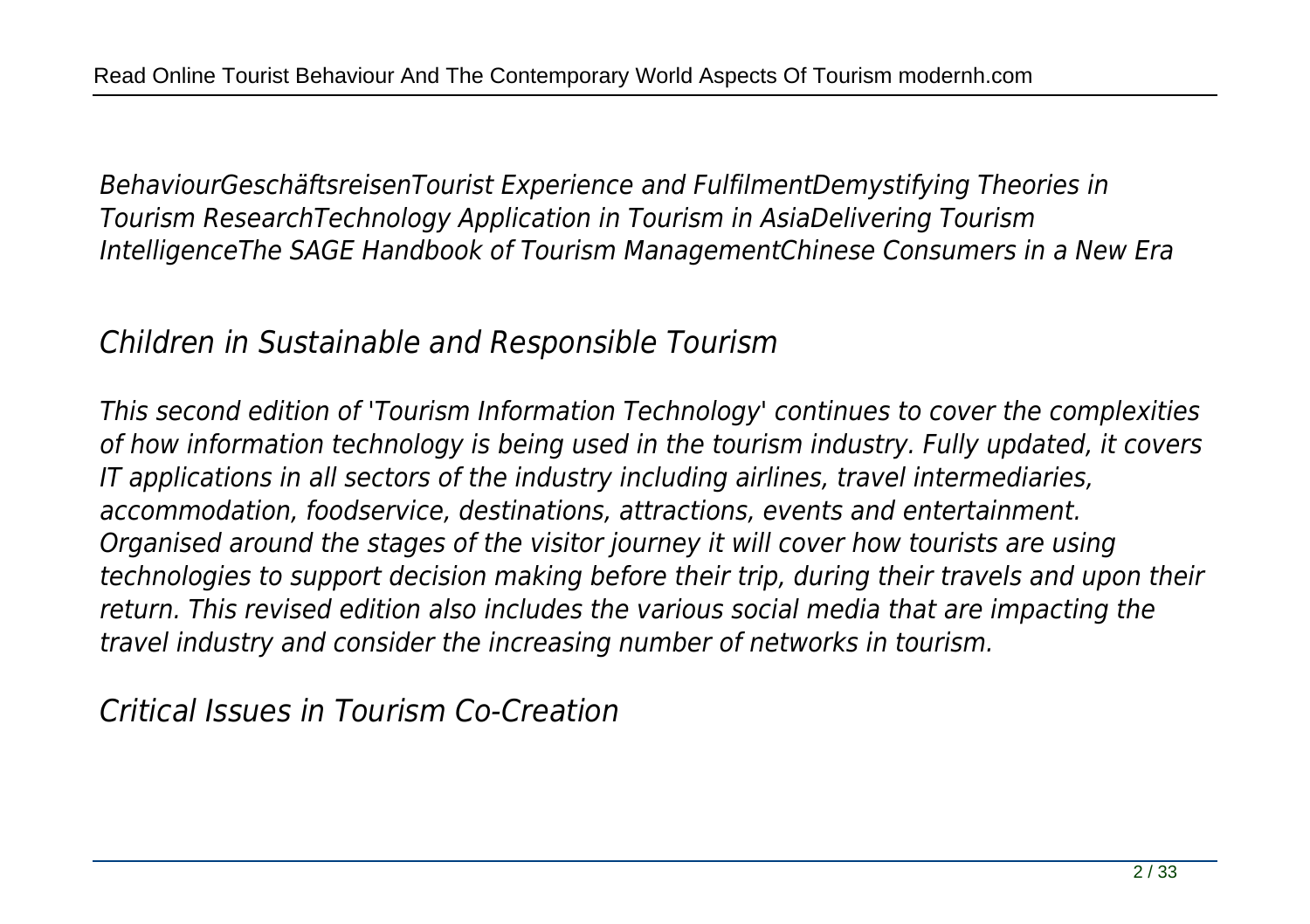*Consumer research is often central to academic studies in many different fields, and more recently, tourism studies have empirically examined consumer research from various aspects. However, there is a need to provide information for tourism scholars on how to better understand aspects of tourist behaviour. Tourist Behaviour: An International Perspective provides a collection of topics from both theoretical and practical approaches to building and examining the theory of how consumers think and act within the context of tourism consumption. Divided in to six sections, the book presents research within the themes of influence, motivation, choice, and consumption and experience. With contributions from authors in over 15 countries, the book presents an interdisciplinary approach of the latest research in tourist behaviour.*

# *Tourism Information Technology, 2nd Edition*

*This handbook analyzes the main issues in the field of hospitality marketing by focusing on past, present and future challenges and trends from a multidisciplinary global perspective. The book uniquely combines both theoretical and practical approaches in debating some of the most important marketing issues faced by the hospitality industry. Parts I and II define*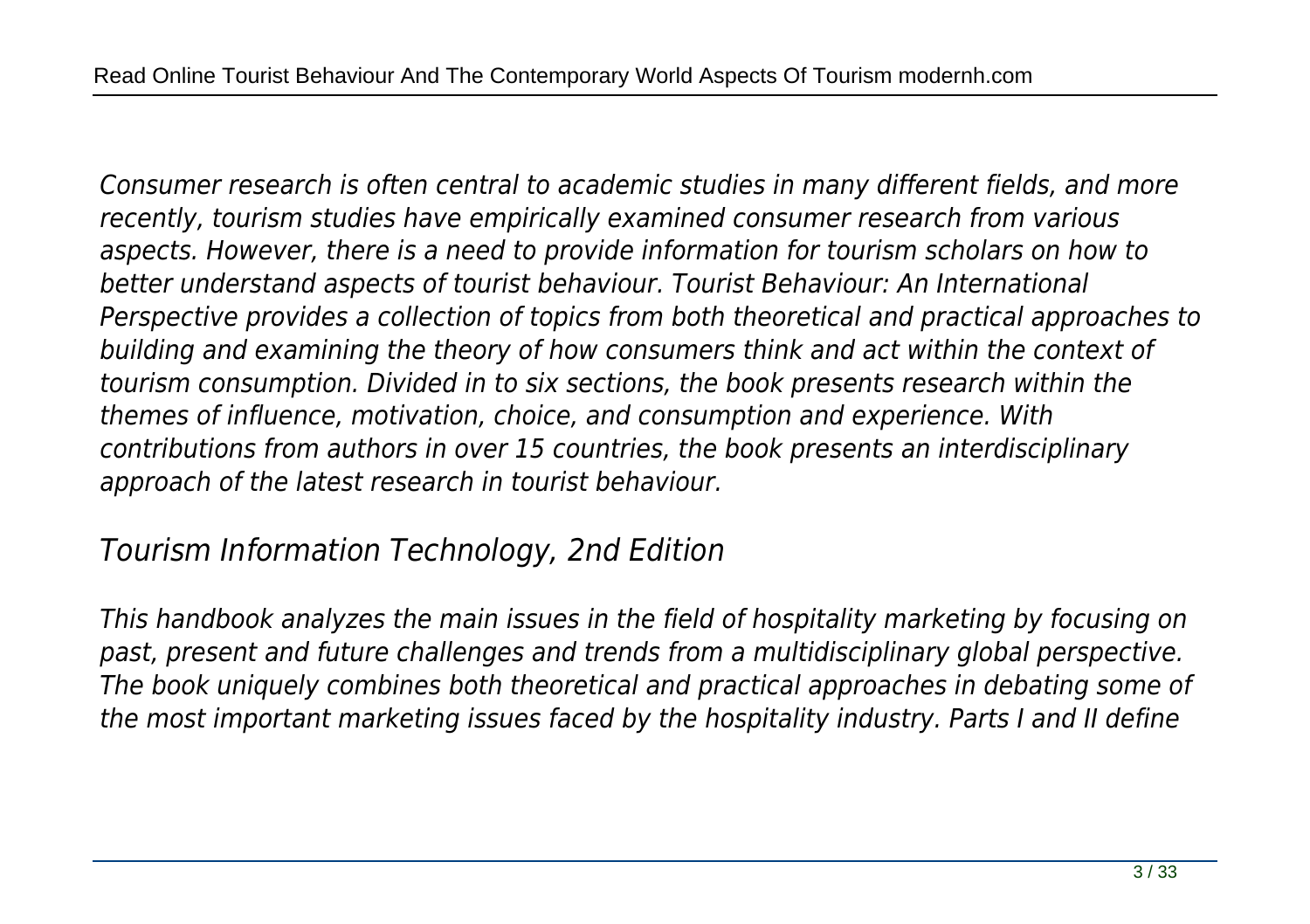*and examine the main hospitality marketing concepts and methodologies. Part III offers a comprehensive review of the development of hospitality marketing over the years. The remaining parts (IV–IX) address key cutting-edge marketing issues such as innovation in hospitality, sustainability, social media, peer-to-peer applications, Web 3.0 etc. in a wide variety of hospitality settings. In addition, this book provides a platform for debate and critical evaluation that enables the reader to learn from the industry's past mistakes as well as future opportunities. The handbook is international in its constitution as it attempts to examine marketing issues, challenges and trends globally, drawing on the knowledge of experts from around the world. Because of the nature of hospitality, which often makes it inseparable from other industries such as tourism, events, sports and even retail, the book has a multidisciplinary approach that will appeal to these disciplines as well as others including management, human resources, technology, consumer behavior and anthropology.*

*Entrepreneurship und Tourismus*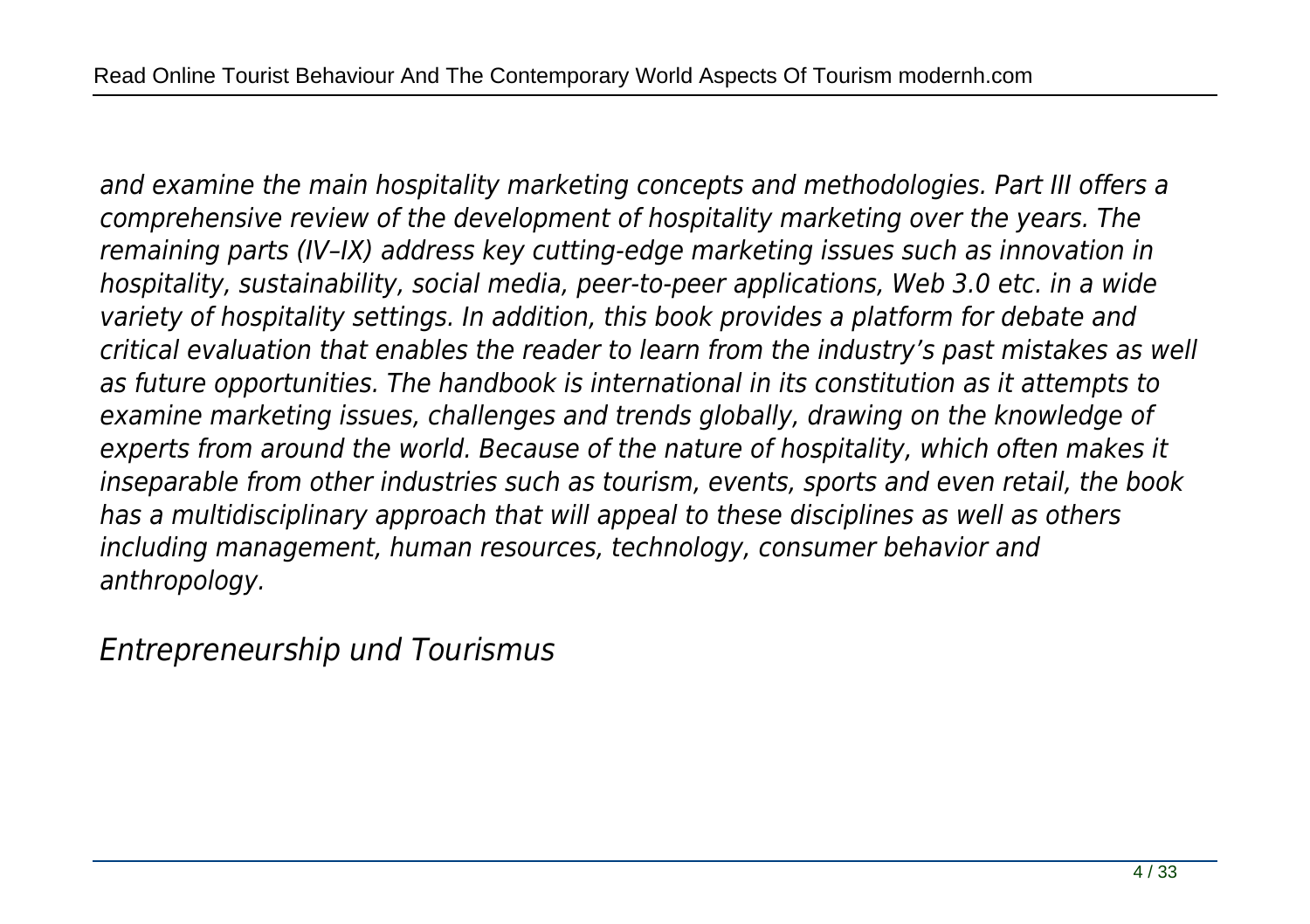# *Tourist Behaviour and the Contemporary World*

*Visitor management may be considered as a component of destination management at all levels of a destination. It involves a wide range of stakeholders. This book demonstrates current knowledge on visitor management. Visitor Management in Tourism Destinations provides insight into critical concepts such as the visitor experience, service quality, the uses of indicators and frameworks, and interpretation. It also addresses current issues including the social and political dimensions of visitor management, the implementation of monitoring, vandalism and augmented reality. Authored by leading international researchers in the field of visitor management research, this book is primarily aimed at researchers and postgraduate students.*

# *Worldwide Destinations*

*What makes life worth living? Many people would argue that it is fulfilling experiences. These experiences are characterised by feelings of joy and pleasure, positive relationships and a sense of engagement, meaning and achievement. Tourism is arguably one of the*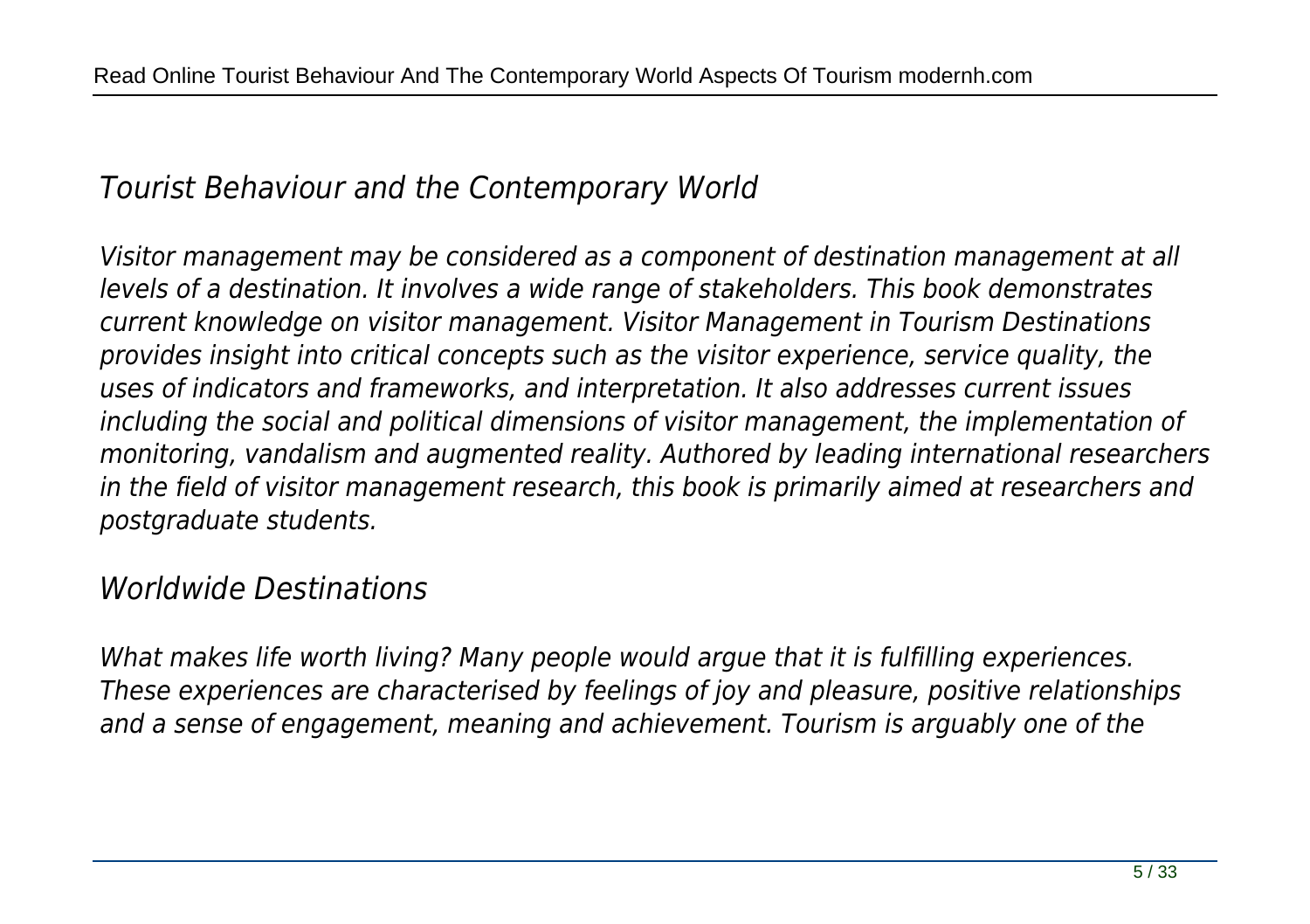*largest self-initiated commercial interventions to promote well being and happiness on the global scale but yet there is absence in the literature on the topic of fulfilling tourist experiences from psychological perspectives. Drawing on insights and theories from the research field of positive psychology (the study of well being), this is the first edited book to evaluate tourist experiences from positive psychology perspectives. The volume addresses the important topic of fulfilment through the lens of the world's largest social global phenomenon tourism. In doing so, the book refreshes and challenges some aspects of tourist behaviour research. The chapters are grouped under three broad sections which reflect a range of positive psychological outcomes that personal holiday experiences can produce, namely; happiness and humour; meaning and self-actualisation and health and restoration. The book critically explores these fulfilling experiences from interdisciplinary perspectives and includes research studies from wide range of geographical regions. By analysing the contemporary fulfilling tourist experiences the book will provide further understanding of tourist behaviour and experience. Written by leading academics this significant volume will appeal to those interested in Tourism and Positive Psychology.*

*Changes and Challenges in the Modern World Economy*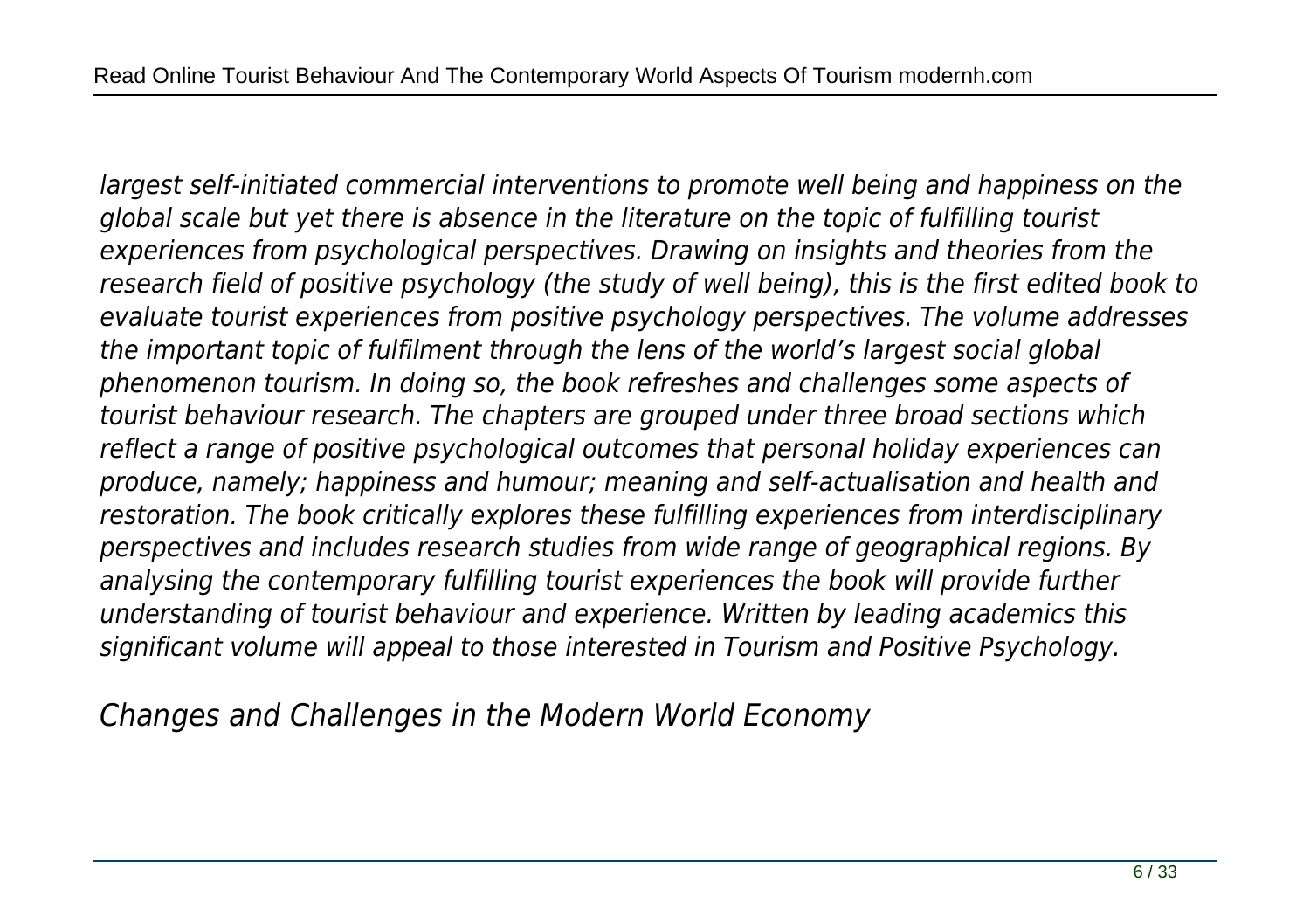*With contributions from international experts in the field, this volume provides a researchled perspective to explore and understand emerging markets and segments and develop a new research framework. A must have volume for higher level undergraduates, graduate students and practitioners in the fields of tourism.*

#### *Tourism's New Markets*

*The papers presented in this volume advance the state-of-the-art research on digital marketing and social media, mobile computing and responsive web design, semantic technologies and recommender systems, augmented and virtual reality, electronic distribution and online travel reviews, MOOC and eLearning, eGovernment and sharing economy. This book covers the most significant areas contributed by prominent scholars from around the world and is suitable for both academics and practitioners who are interested in the latest developments in eTourism.*

*Essentials of Tourism*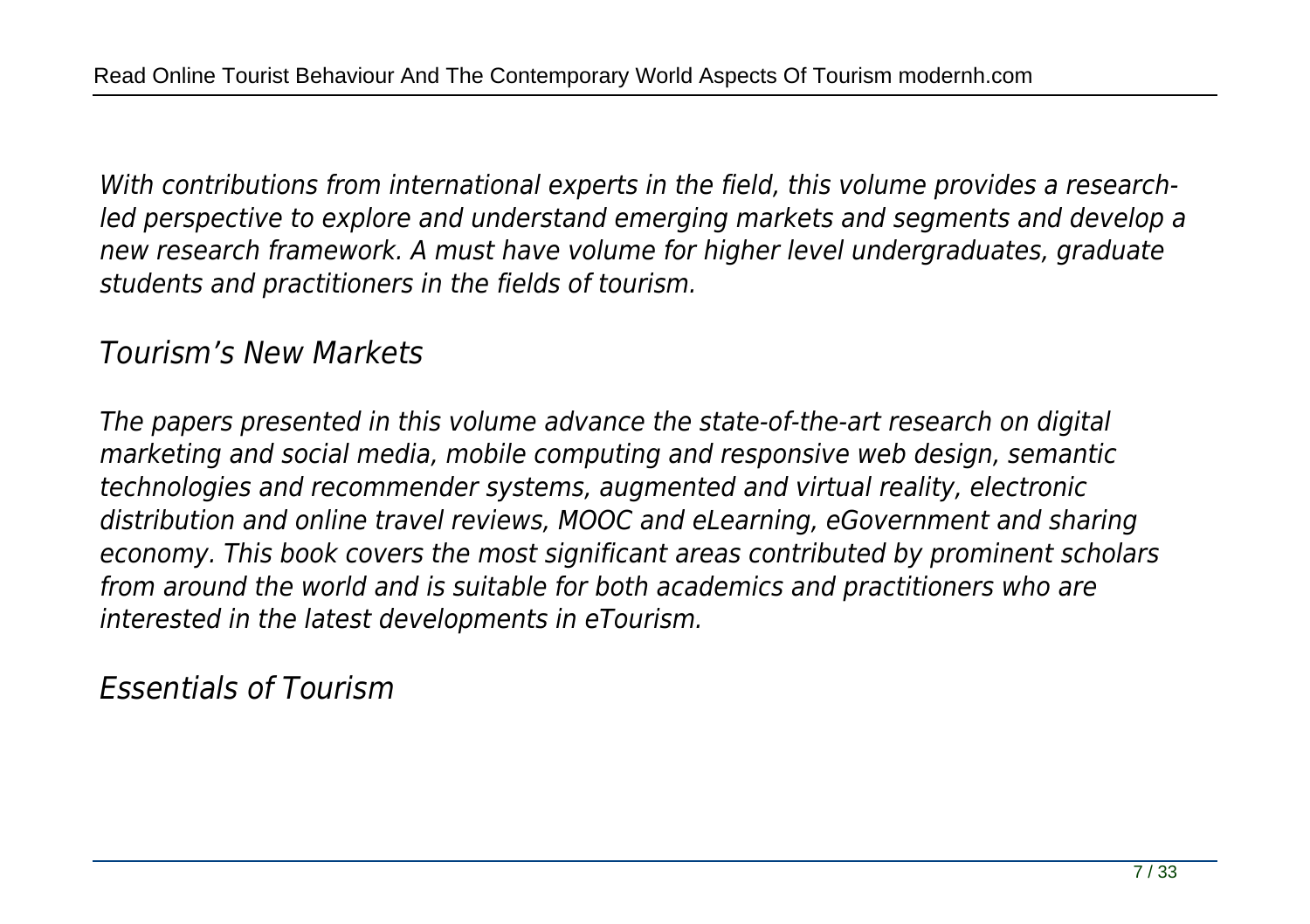*Routledge Handbook of the Tourist Experience offers a comprehensive synthesis of contemporary research on the tourist experience. It draws together multidisciplinary perspectives from leading tourism scholars to explore emergent tourist behaviours and motivations. This handbook provides up-to-date, critical discussions of established and emergent themes and issues related to the tourist experience from a primarily socio-cultural perspective. It opens with a detailed introduction which lays down the framework used to examine the dynamic parameters of the tourist experience. Organised into five thematic sections, chapters seek to build and enhance knowledge and understanding of the significance and meaning of diverse elements of the tourist experience. Section 1 conceptualises and understands the tourist experience through an exploration of conventional themes such as tourism as authentic and spiritual experience, as well as emerging themes such as tourism as an embodied experience. Section 2 investigates the new, developing tourist demands and motivations, and a growing interest in the travel career. Section 3 considers the significance, motives, practices and experiences of different types of tourists and their roles such as the tourist as photographer. Section 4 discusses the relevance of 'place' to the tourist experience by exploring the relationship between tourism and place. The last section, Section 5, scrutinises the role of the tourist in creating their experiences through themes such as 'transformations in the tourist role' from passive*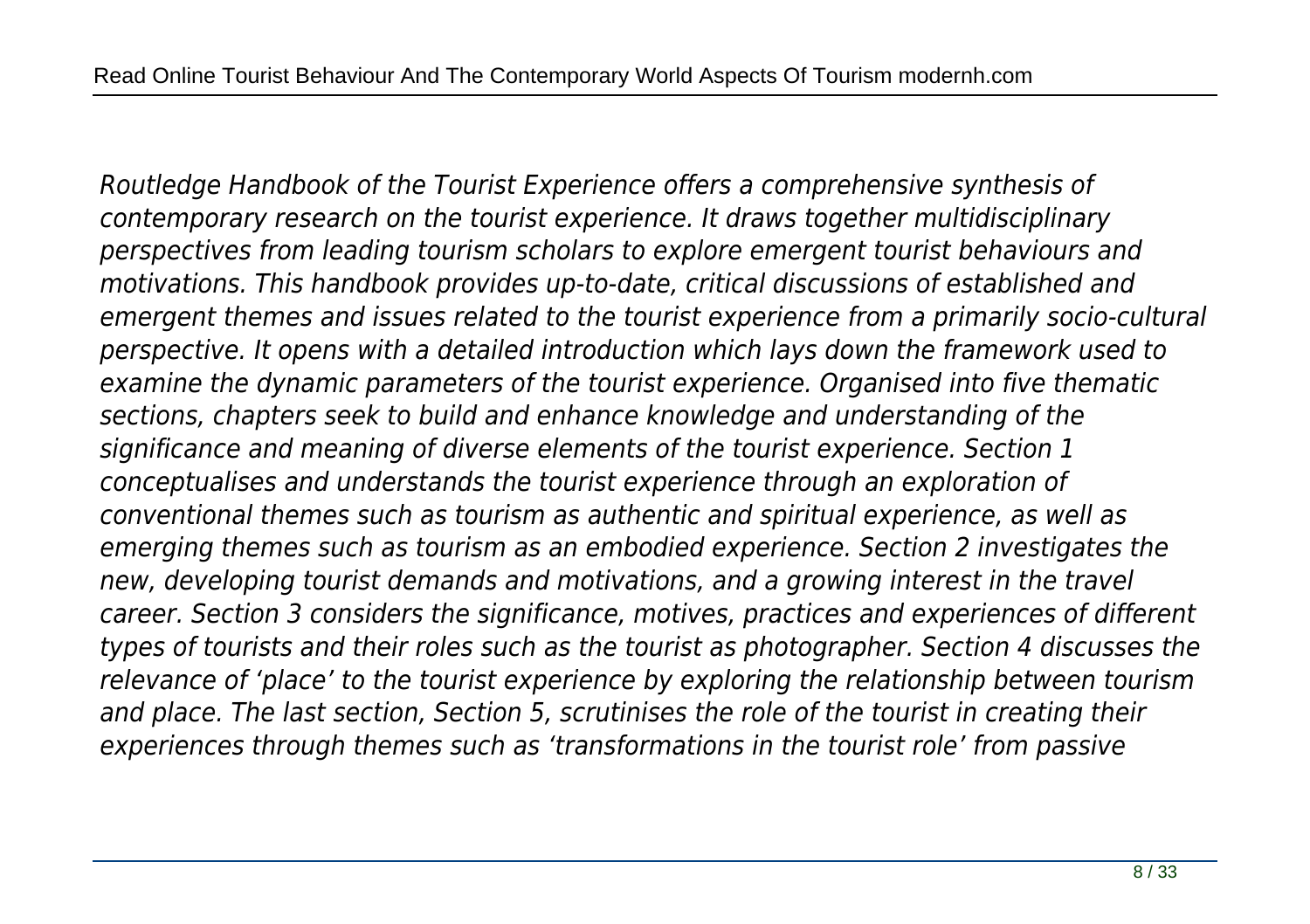*receiver of experiences to co-creator of experiences, and 'external mediators in creating tourist experiences'. This handbook is the first to fill a notable gap in the tourism literature and collate within a single volume critical insights into the diverse elements of the tourist experience today. It will be of key interest to academics and students across the fields of tourism, hospitality management, geography, marketing and consumer behaviour.*

# *Information and Communication Technologies in Tourism 2016*

*The Wiley Blackwell Companion to Tourism presents a collection of readings that represent an essential and authoritative reference on the state-of-the-art of the interdisciplinary field of tourism studies. Presents a comprehensive and critical overview of tourism studies across the social sciences Introduces emerging topics and reassesses key themes in tourism studies in the light of recent developments Includes 50 newly commissioned essays by leading experts in the social sciences from around the world Contains cutting-edge perspectives on topics that include tourism's role in globalization, sustainable tourism, and the state's role in tourism development Sets an agenda for future tourism research and includes a wealth of bibliographic references*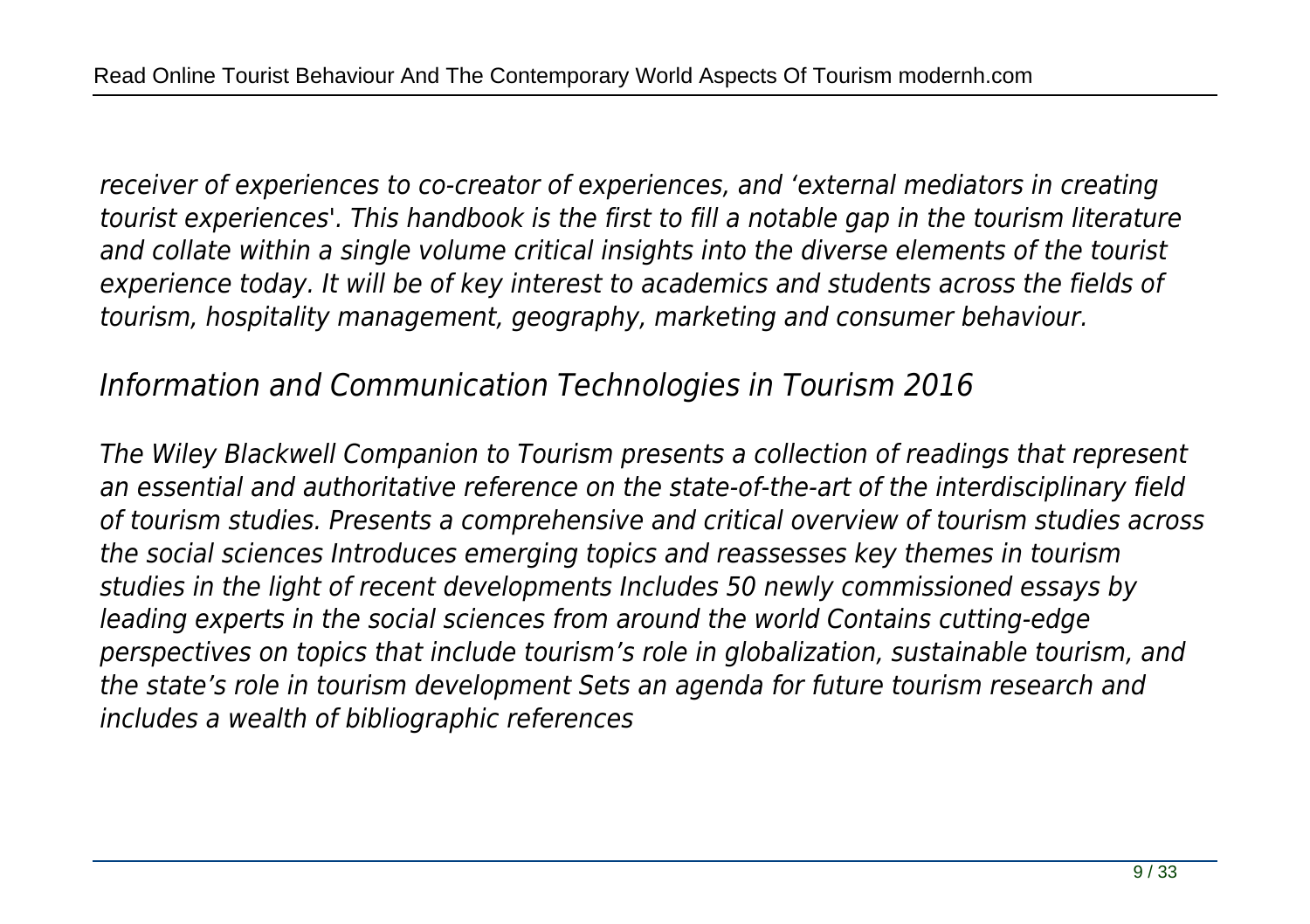# *Tourism and Cricket*

*This book focuses on cultures that shape contemporary Asian tourist experiences. The book consists of 10 chapters, which are organised into two themes: Collectivist Culture and Wellbeing. The chapters cover emerging forms of tourism (e.g., wedding and bridal photography tourism, roots/affinity tourism and shamanic tourism), investigate a wide range of topics (e.g., tourist motivation, tourist anxiety and decision making) and consider Asian perspectives from diverse backgrounds (e.g., China, Hong Kong, Singapore, Taiwan, South Korea, Japan, Philippines, Malaysia, Indonesia, India, Bangladesh, and Nepal). The book provides tourism researchers, students and practitioners a consolidated, comprehensive and updated reference for the understanding of Asian tourists.*

# *Contemporary Tourism*

*This book is collection of research work of various researchers working across different themes of social science research. It provide an overview about the recent social science research in a inclusive approach and contribute to the building of research social science for*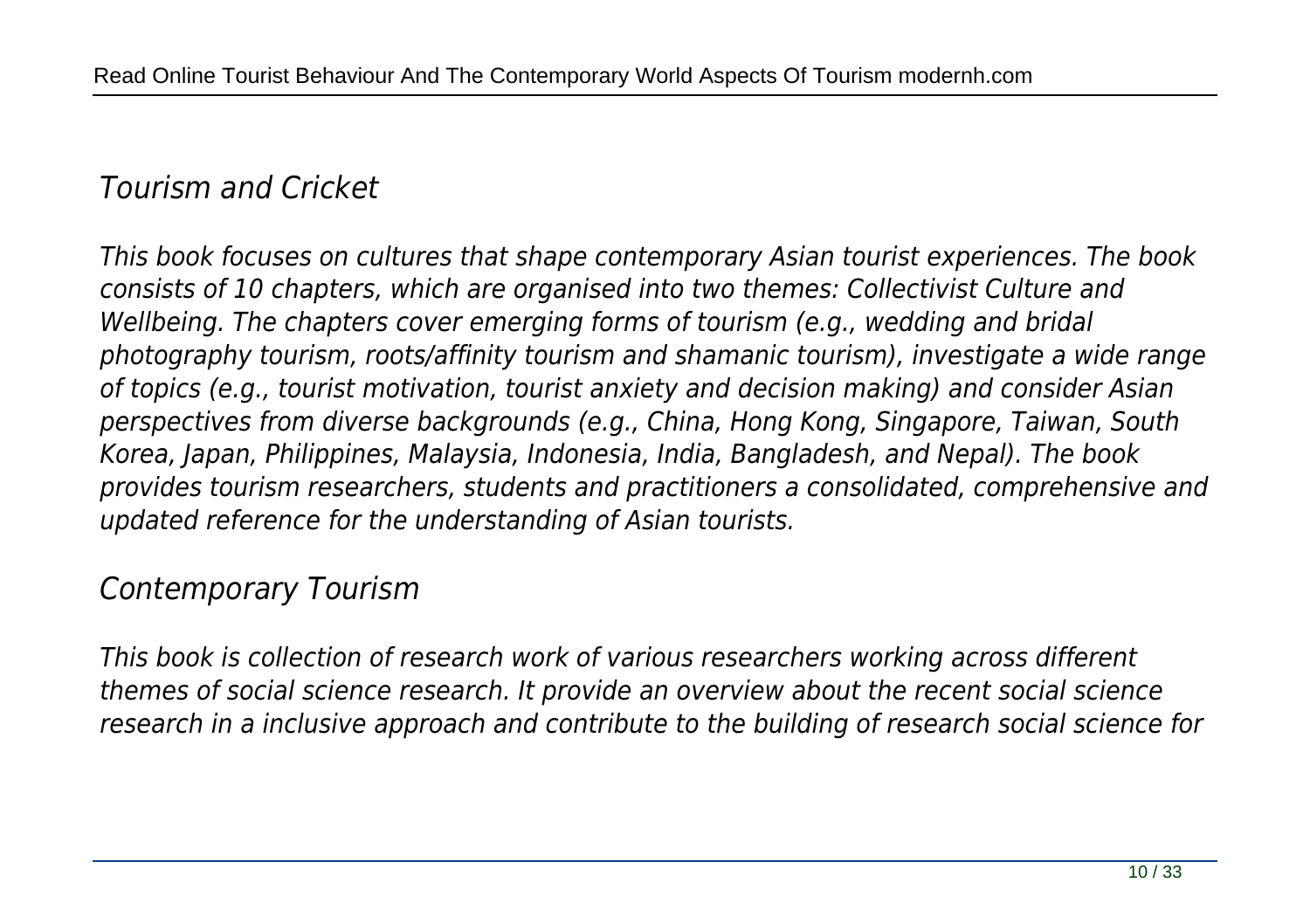*the future.*

# *Tourist Experience and Fulfilment*

*What makes life worth living? Many people would argue that it is fulfilling experiences. These experiences are characterised by feelings of joy and pleasure, positive relationships and a sense of engagement, meaning and achievement. Tourism is arguably one of the largest self-initiated commercial interventions to promote well being and happiness on the global scale but yet there is absence in the literature on the topic of fulfilling tourist experiences from psychological perspectives. Drawing on insights and theories from the research field of positive psychology (the study of well being), this is the first edited book to evaluate tourist experiences from positive psychology perspectives. The volume addresses the important topic of fulfilment through the lens of the world's largest social global phenomenon tourism. In doing so, the book refreshes and challenges some aspects of tourist behaviour research. The chapters are grouped under three broad sections which reflect a range of positive psychological outcomes that personal holiday experiences can produce, namely; happiness and humour; meaning and self-actualisation and health and*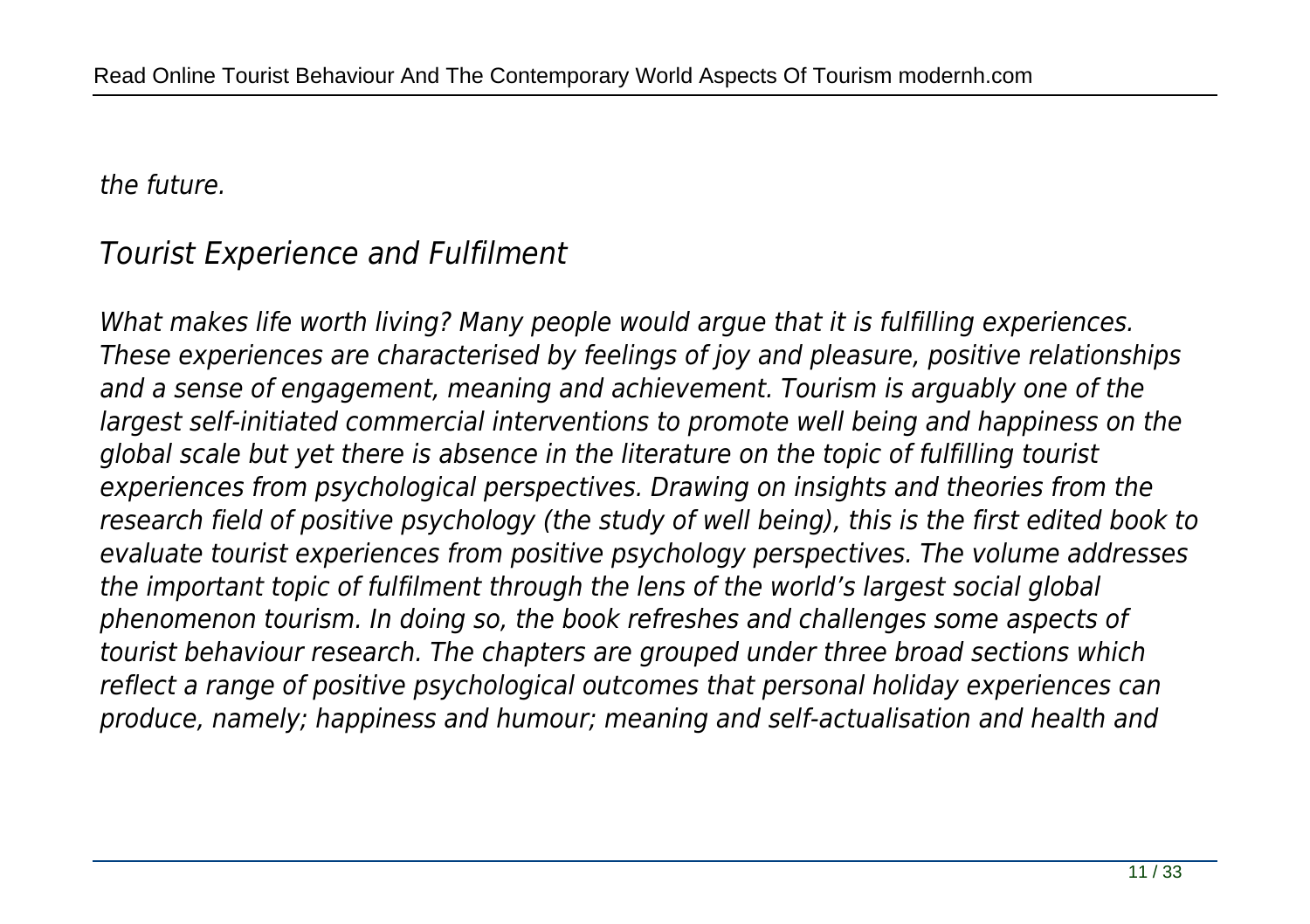*restoration. The book critically explores these fulfilling experiences from interdisciplinary perspectives and includes research studies from wide range of geographical regions. By analysing the contemporary fulfilling tourist experiences the book will provide further understanding of tourist behaviour and experience. Written by leading academics this significant volume will appeal to those interested in Tourism and Positive Psychology.*

# *Consumer Behaviour in Tourism*

*Covering a wide range of current issues, this comprehensive Handbook explores the links between tourism as a dynamic tertiary industry and China as the world's most influential tourism market and destination.*

# *Visitor Management in Tourist Destinations*

*This significant and timely volume aims to provide a focused analysis into tourist experiences that reflect their ever-increasing diversity and complexity, and their significance and meaning to tourists themselves. Written by leading international scholars, it*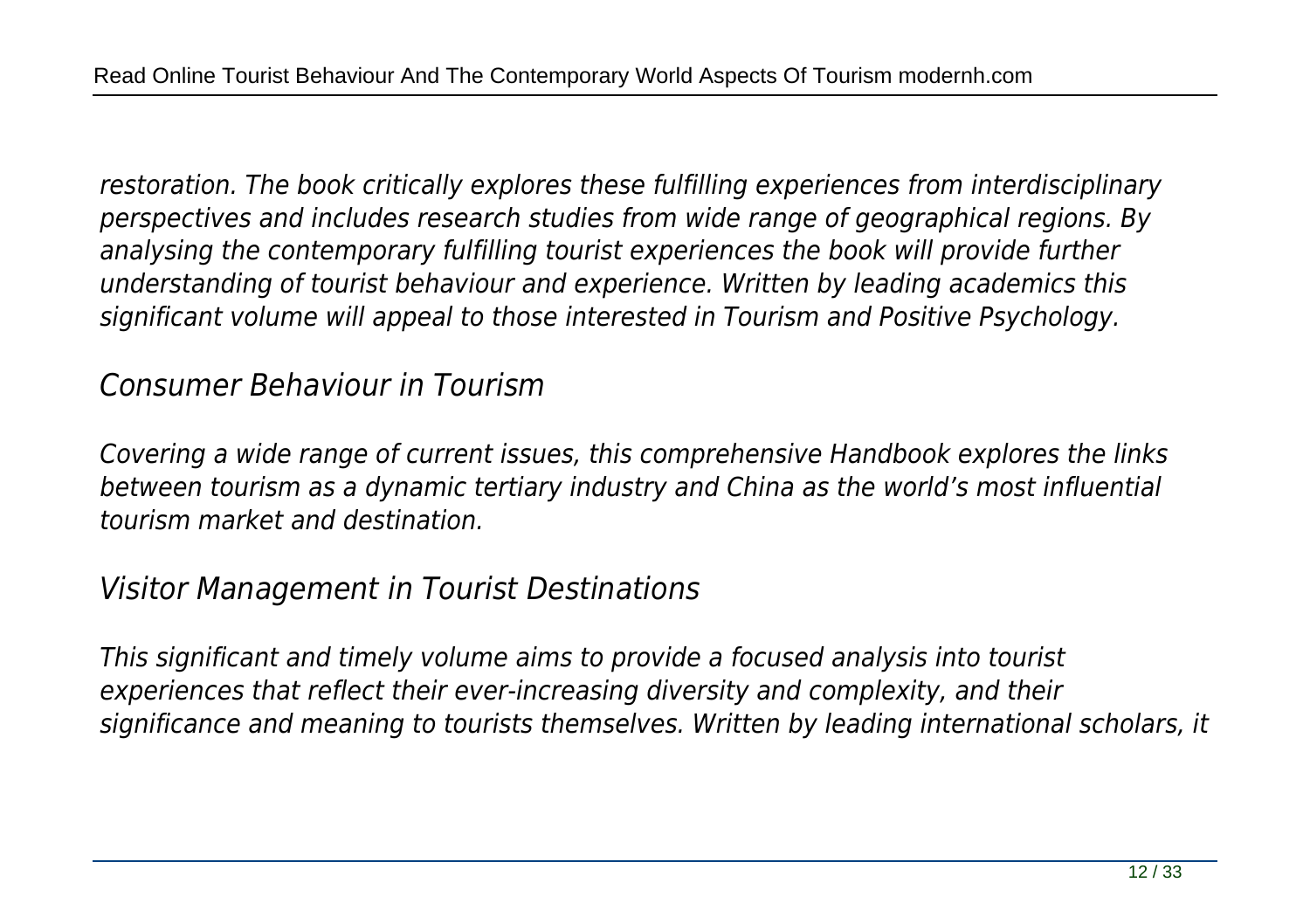*offers new insight into emergent behaviours, motivations and sought meanings on the part of tourists based on five contemporary themes determined by current research activity in tourism experience:conceptualization of tourist experience; dark tourism experiences; the relationship between motivation and the contemporary tourist experience; the manner in which tourist experience can be influenced and enhanced by place; and how managers and suppliers can make a significant contribution to the tourist experience. The book critically explores these experiences from multidisciplinary perspectives and includes case studies from wide range of geographical regions. By analyzing these contemporary tourist experiences, the book will provide further understanding of the consumption of tourism.*

# *Aspects of Tourist Behavior*

*The first text to address tourist movement in from a methodological angle in the post-digital era. It assesses how movement and migration has been recorded in the past, how it may be recorded and assessed now and the possibilities for exploring movement in the future.*

*Asian Cultures and Contemporary Tourism*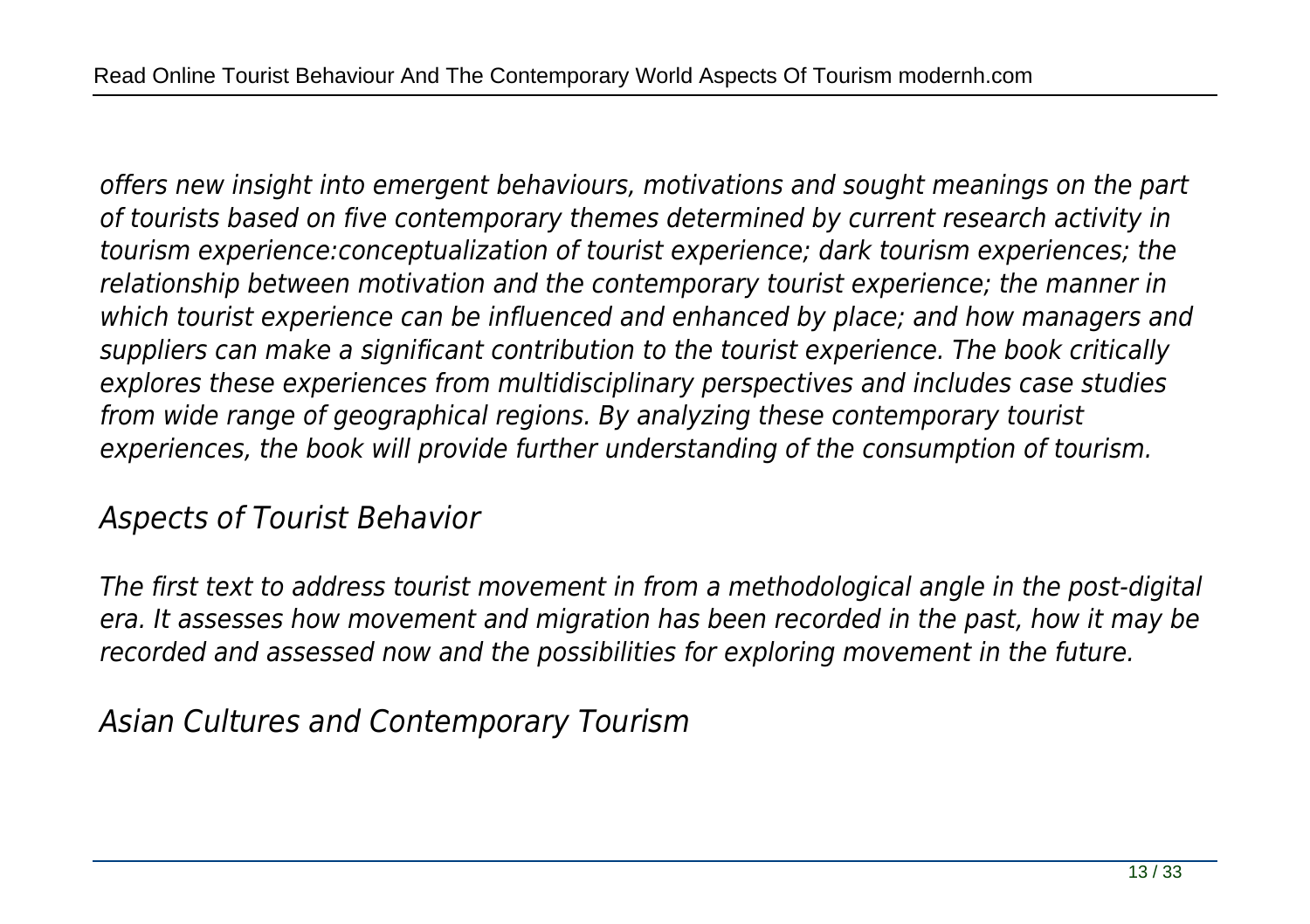*Will robots take over serving us in hotels? Will flight shaming prevent us travelling in the future? How has the rise of social media impacted upon tourism marketing? – and what has been the impact of airbnb on tourism cities? For answers to these and many other contemporary tourism questions, simply turn to the third edition of Essentials of Tourism by Chris Cooper. From artificial intelligence, robotics and digital marketing to assessing the impact of events, every tourism student will find this book essential reading for not only grasping the key issues but applying them to real problems faced by professionals in the tourism industry. The book includes many new case studies from every continent around the world including cases to give you a truly global approach to how tourism theory can be applied in an international context. This is combined with a lively and accessible writing style which will support and guide you through how tourism has been affected and will continue to be shaped by technology, changing government policy and sustainability concerns. Key features of the new edition: 'Focus on Technology' and 'Focus on Employment' boxes included in every chapter. Three current case studies included in each chapter to bring context to the reader. Classic papers - introduces students to relevant academic research and refers to the selected paper throughout the chapter.*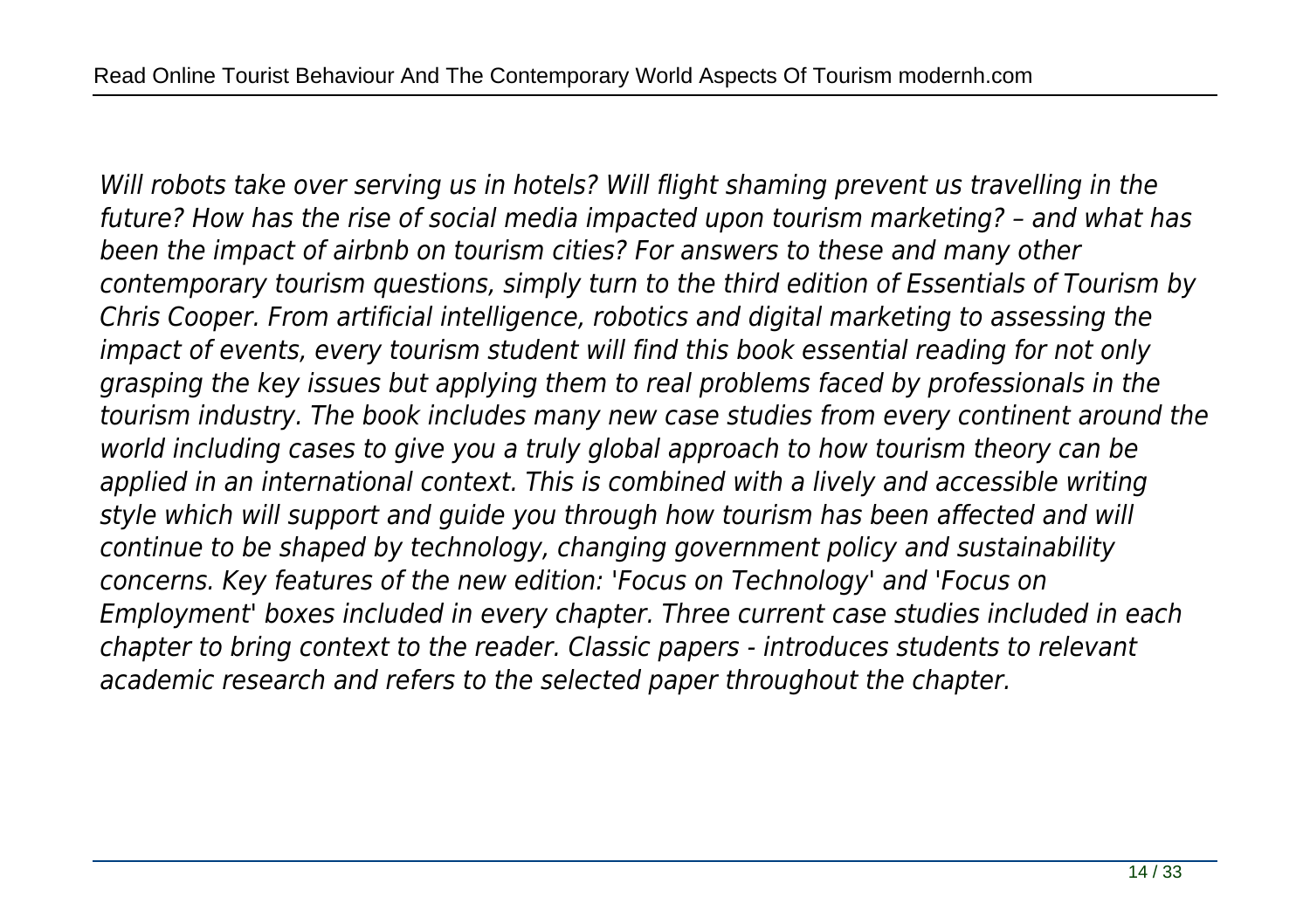# *Creating Experience Value in Tourism, 2nd Edition*

*This book is the first to focus on the relationship between tourism and cricket. The volume examines how cricket as a participant and spectator sport generates diverse tourism to both major and peripheral locations. It will appeal to researchers, students and teachers in tourism, sport and leisure.*

# *Routledge Handbook of Hospitality Marketing*

*Roy and Jan have assembled a timely snapshot of our current understanding of ecotourism, both as a concept worthy of scientific inquiry and as an increasingly significant segment of global commerce and industry. A terrific piece of work! Sam Ham, University of Idaho, US In the 30 or so year since it became established in the tourism literature and in tourism practice, ecotourism has attracted as many proponents as opponents. This Handbook now brings together some of the leading scholars worldwide in this field, to explore the current position of this form of tourism. In doing so, it offers serious critiques, it explores meanings and paradoxes, it offers best practices and it looks to the future. It is the Handbook for one*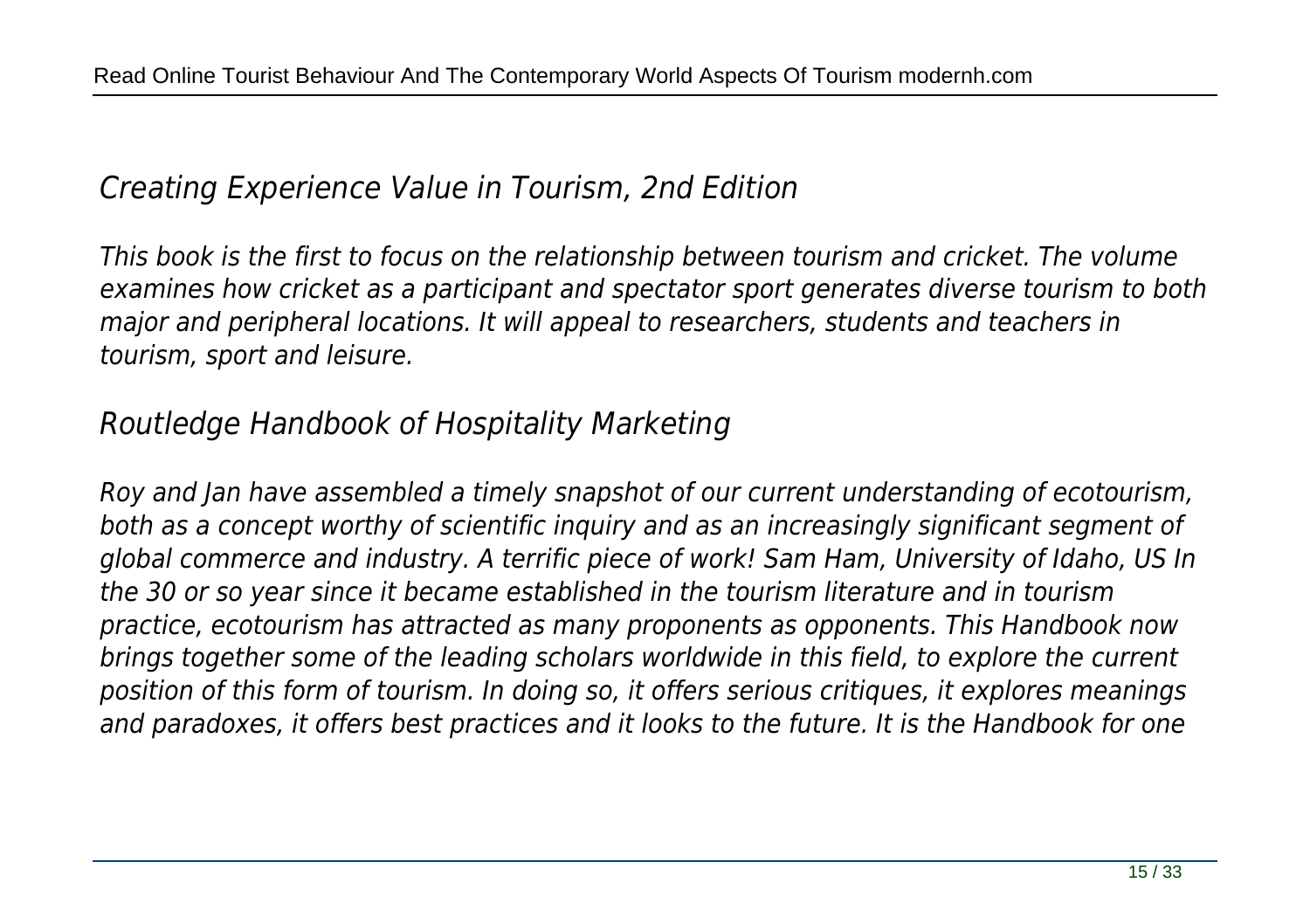*of tourisms fastest growing and controversial sectors. David Airey, University of Surrey, UK This is a most welcome and needed book. With a very strong editorial team and contributing authors, the Handbook covers all the key issues of ecotourism. It cuts through the confusion surrounding the much-misunderstood concept of ecotourism, clearly dealing with definitions, concepts and research issues. The Handbook is particularly welcome for its focus on the visitor experience, a strength of the editors, and for clearly linking the theory of ecotourism with practice in the field. Christopher Cooper, Oxford Brookes University, UK This Handbook brings together contributions from over forty international experts in the field of ecotourism. It provides a critical review and discussion of current issues and concepts it challenges readers to consider the boundaries of what ecotourism is, and could be. The Handbook provides practical information regarding the business of ecotourism; insights into ecotourist behaviour and visitor experiences; and reflections on the practice of ecotourism in a range of different contexts. The Handbook is designed to be a valuable reference book for tourism scholars and researchers.*

*Routledge Handbook of the Tourist Experience*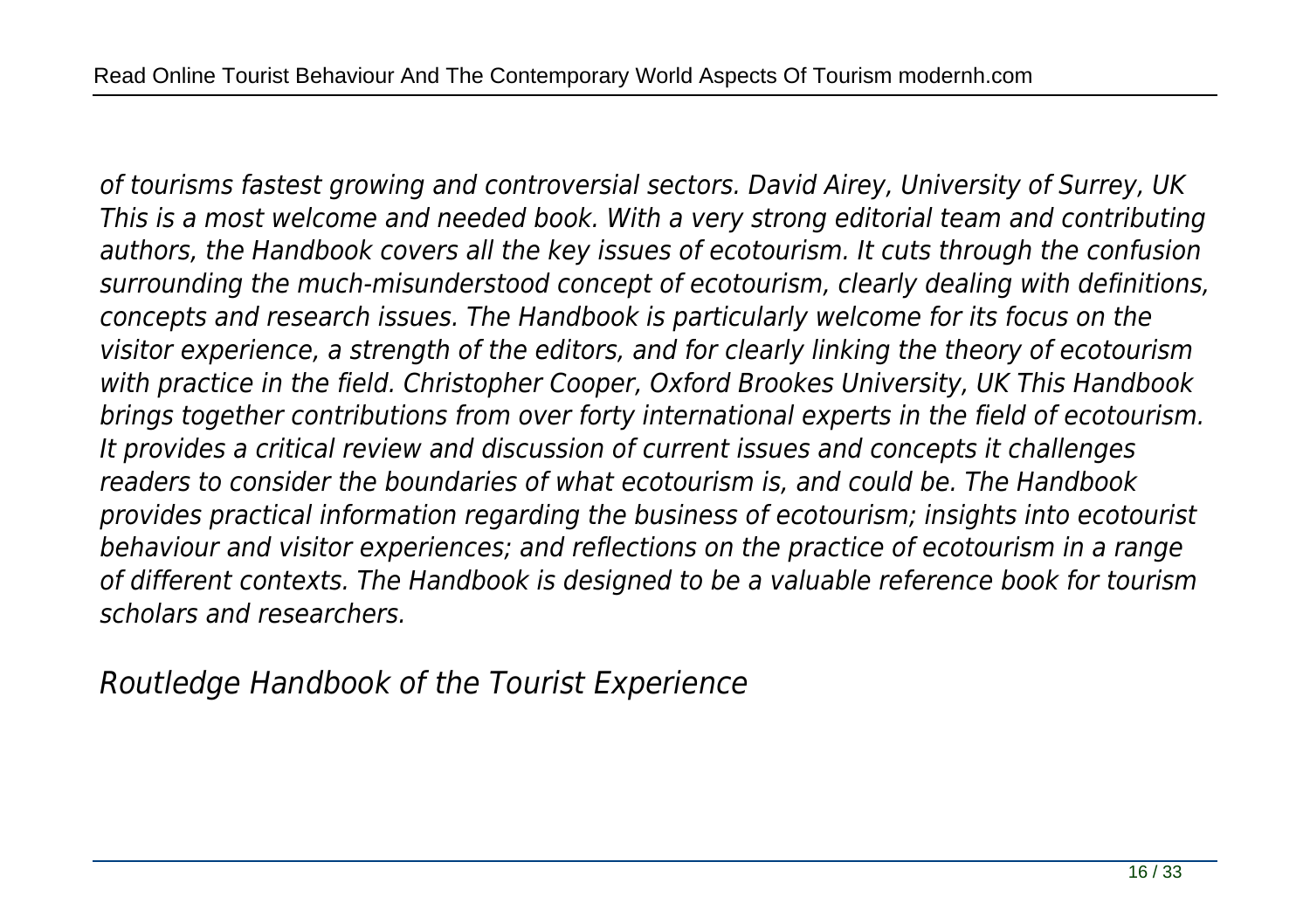*Now in its fourth edition, it presents a new and refreshing approach to the study of tourism, considering issues such as overtourism, advances in AI and its impacts, waste management and environmental crisis, the sharing economy and Airbnb, the tourist experience and product development.*

#### *International Handbook on Ecotourism*

*Co-creation is fast becoming a buzz word in tourism. Traditional approaches to value creation in tourism suggest that operators and suppliers produce goods and services which are consumed by tourists. The value produced is usually measured in economic terms. Cocreation challenges these assumptions, arguing that tourism producers and consumers cocreate value together and that this value is more diverse than just economic value. Technologies underpinning social media, ratings and review tools and e-commerce are facilitating the creation of diverse values, and have been responsible for driving innovation in, for example, new business models such as the collaborative economy. Social, environmental, emotional, reputational and other kinds of value may also be produced, and a wide range of stakeholders, not just producers or consumers, might also benefit from the*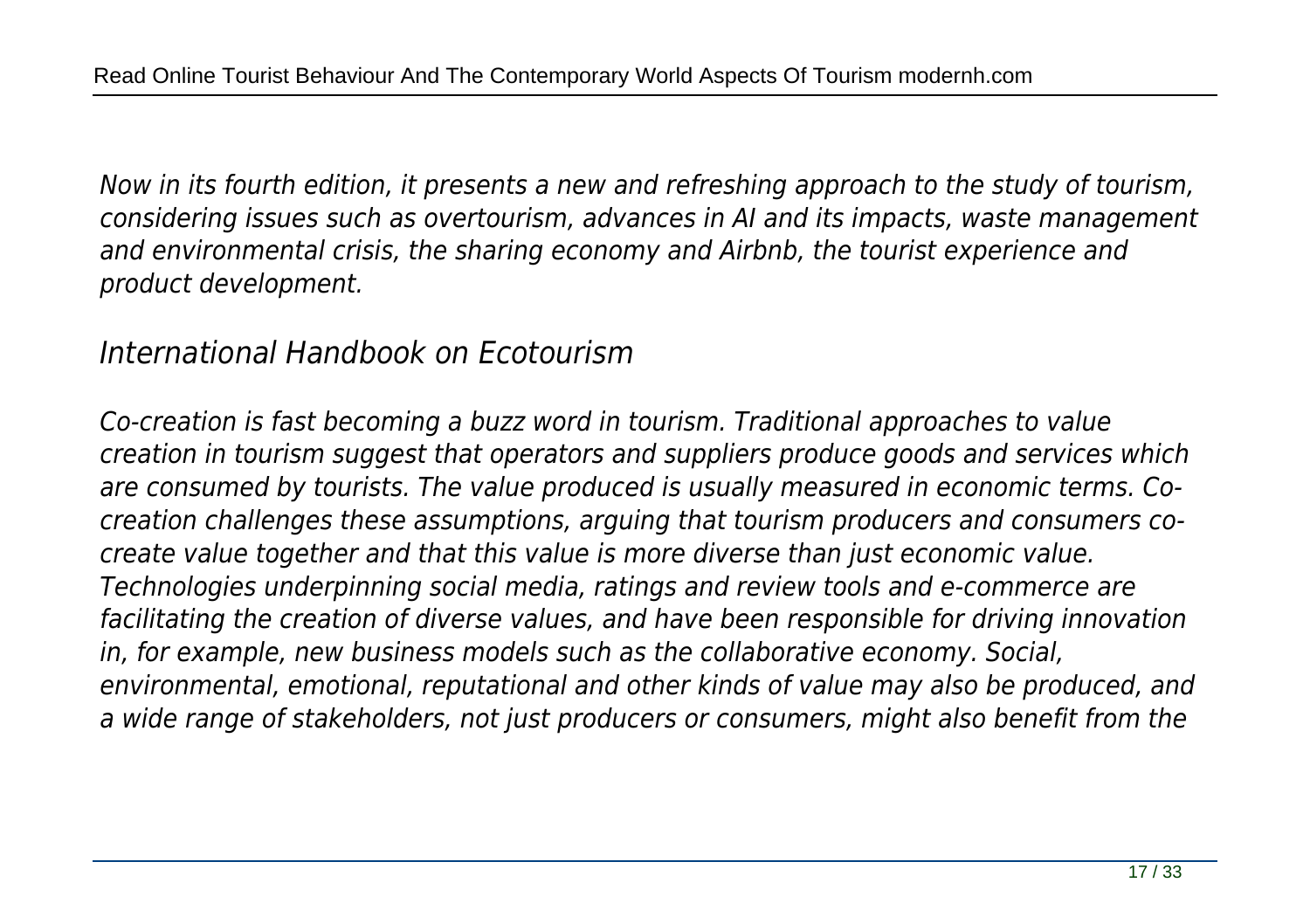*value co-creation process. This edited volume seeks to go beyond the dominant business/management/marketing perspectives that focus on the co-creation of market value and innovation, to excavate complex and critical episodes of co-creation in tourism. By engaging authors from both the academy and beyond, it explores the rich historical linage of co-creation and its contemporary practices. The chapters in this book were originally published in Tourism Recreation Research.*

# *The Wiley Blackwell Companion to Tourism*

*It often seems that there is more confusion than consensus regarding tourism theory. Does tourism have theories it can truly own, or does it just borrow from other academic disciplines? It can be difficult to understand the theories and conceptual frameworks available, and how to apply these ideas to a research endeavour. This book reviews theoretical perspectives on tourism from planning and management, through marketing and host communities to the tourism consumers themselves. Covering issues such as tour guiding, rural tourism development and destination image, it provides a complete guide to the industry. Including pedagogical features throughout, this book is an accessible approach*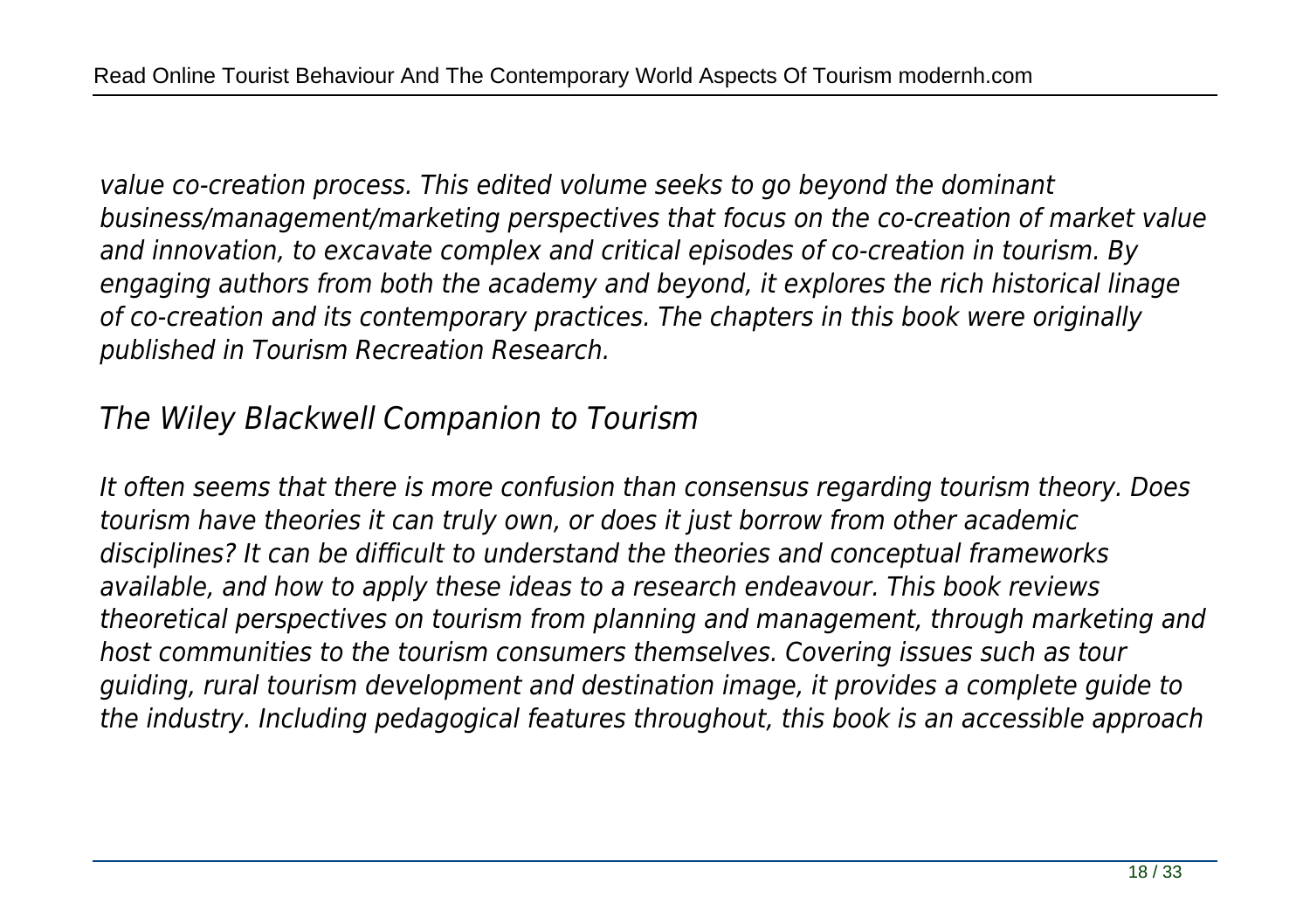#### *to a controversial subject.*

# *Contemporary Tourist Behaviour*

*Now fully revised and updated, the fourth edition of this bestselling text provides students with a vital understanding of the nature of tourism and contemporary tourist behaviour. It also shows them how this knowledge can be used to manage and market tourism effectively in a variety of sectors of tourism including tour operations, hospitality, visitor attractions, transport, retail travel, cruising and airlines. This fourth edition has been updated to include: new material on the impact of Information Communication Technologies (ICT) developments in tourism including social media, AR and VR, the links between climate change, sustainability and tourist behaviour, and the impact of crises and natural disasters on tourism and the cruise industry thirty brand new international case studies about topical issues such as Airbnb, travel blogs, overtourism, Covid-19, the flight-shaming movement, wellness tourism, hunting and tourism, terrorism, dark tourism, the solo traveller, volunteer tourism, second home ownership, music festivals, pilgrimage tourism, film- and TV-induced tourism, and tourism in Antarctica new online resources including PowerPoint slides and a*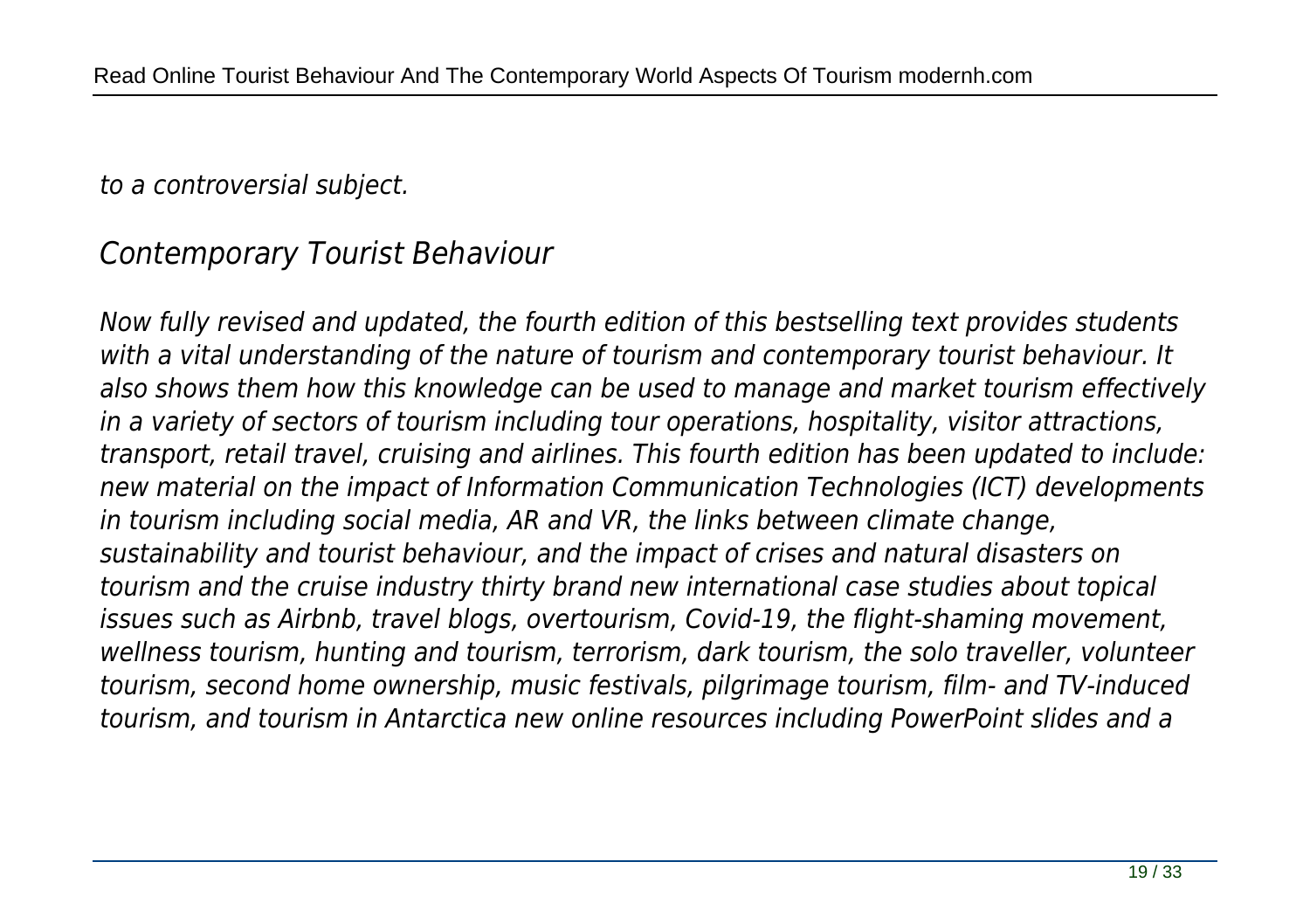*case archive. Each chapter features conclusions, discussion points, essay questions and exercises to help tutors direct student-centred learning and allow students to check their understanding of what they have read. This book is an invaluable resource for students studying tourism.*

#### *Glimpses of Recent Advancements in Social Science Research*

*This volume seeks to review and stimulate interest in a number of emerging and fresh topics in contemporary tourist behaviour and experience. Topics explored include the effects of newer technologies on tourists' behaviour and experience, tourists' experience of scams, safety and personal responsibility, individual perspectives on sustainability, and some dimensions of tourists' personal growth, relationships and altruism. The topics are bound together by an integrative approach to conceptualising experience which is seen as an ensemble of orchestrated sensory inputs; affective reactions; cognitive mechanisms used to think about and understand the setting; actions undertaken and the relevant relationships which define the participants' world. A special emphasis is placed on tourists' stories as a pathway to access the nature of tourists' experience. Potential research directions in the*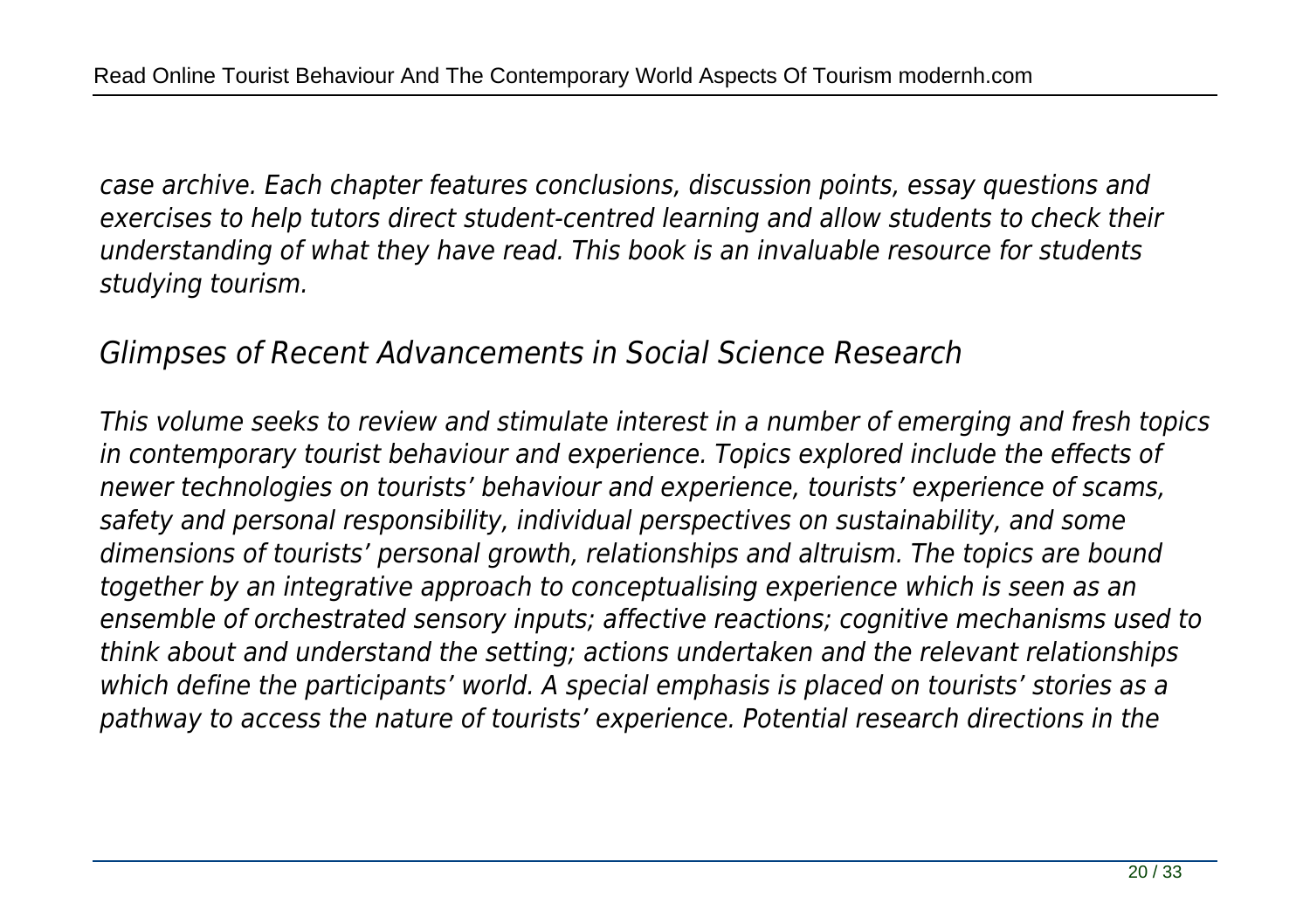#### *field are indicated throughout.*

# *Handbook on Tourism and China*

*Deutschland zählt weltweit zu den gefragtesten Reisezielen für beruflich veranlasste Reisen. Trotz neuer Kommunikationsformate tragen Geschäftsreisen nach wie vor zu einem bedeutenden Anteil zur deutschen Tourismuswirtschaft bei. Fünf Tourismusexperten geben auf Basis aktueller Daten Einblick in dieses wichtige Segment im Deutschlandtourismus. Das Buch zeigt die Nachfragestrukturen im Geschäftsreisemarkt auf und beleuchtet die Zielgruppe der Geschäftsreisenden im Hinblick auf ihre Bedürfnisse und Ansprüche an unterschiedliche Reisearten sowie ihre Motivation, Geschäftsreisen mit Privatreisen zu kombinieren. Darüber hinaus stehen die ökonomischen, sozialen und ökologischen Effekte des Geschäftstourismus sowie die Auswirkungen der Digitalisierung auf dieses touristische Segment im Fokus. Das Buch richtet sich an Fach- und Führungskräfte im Stadt- und Tourismusmarketing, an Marketingverantwortliche in der Hotellerie und im Messe- und Kongresswesen. Auch für Studierende des Tourismus und Mitarbeiter im Geschäftsreisemanagement von Unternehmen bietet das Buch umfangreiche Erkenntnisse.*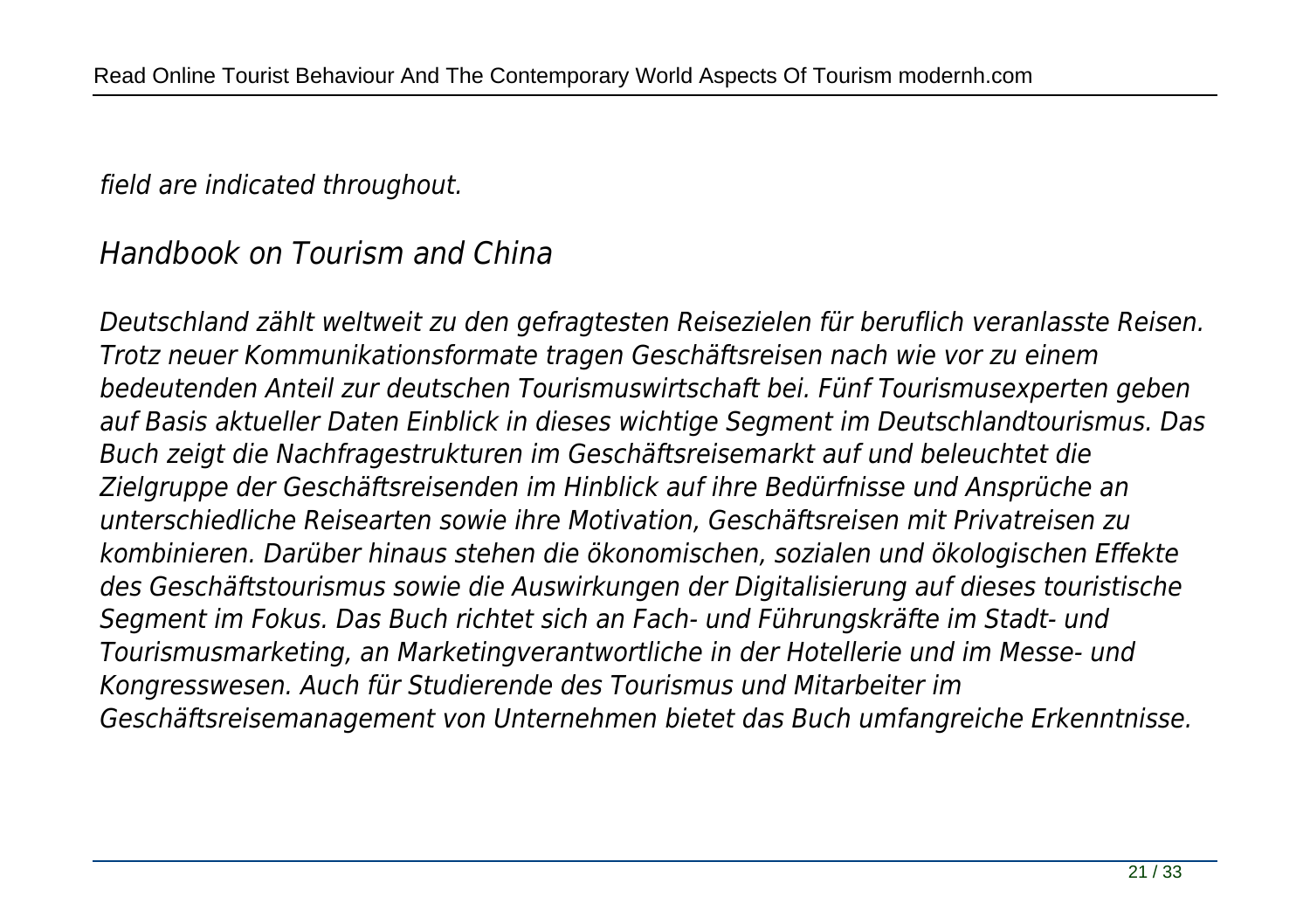# *Tourist Behaviour*

*The behavior of tourists - what their motivations are, what impact their behavior has on the places they visit, the decisions they make - is a fundamental aspect in understanding the tourism industry as a whole. Contemporary Tourist Behaviour provides an in-depth examination of how and why tourists behave as they do, and how this is perceived by hosts and outside agencies, covering national characteristics of tourists from around the world, effects of everyday events and governmental and environmental factors, and tourists' consideration of sustainable principles.*

# *The Geography of Tourism and Recreation*

*This fourth edition of The Geography of Tourism and Recreation provides students with a comprehensive introduction to the interrelationship between tourism, leisure and recreation from geographical and social science perspectives. It still remains the only book to systematically compare and contrast in a spatial context, tourism and recreation in relation to leisure time, offering insight into the demand, supply, planning, destination management*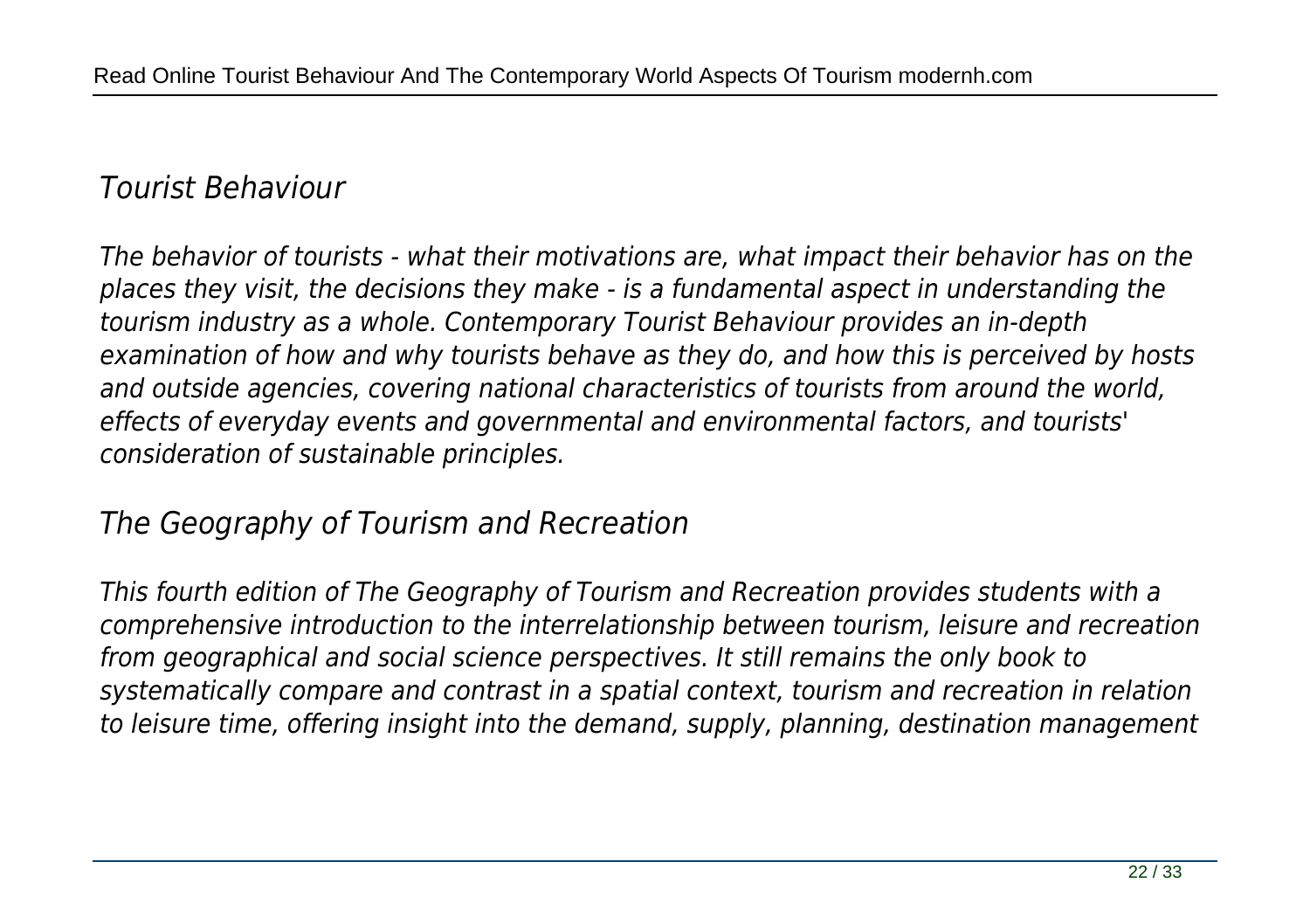*and impacts of tourism and recreation. Whilst retaining its accessible style and approach this edition has been significantly updated to reflect recent developments and new concepts from geography which are beginning to permeate the tourism and recreational field. New features include: Content on the most recent developments, climate change, sustainability, mobilities and crisis management in time and space as well as trends such as low cost airlines and the control of land transport by transnational operators in the EU such as Arriva. More attention to management issues such as innovation and the spatial consequences for tourism and leisure development. New case studies and examples to showcase real life issues, from both developed and developing countries, especially the US, China and South Africa. Completely revised and redeveloped to accommodate new, user- friendly features: case studies, insights, summary points and learning objectives. Written by leading academics, this is essential reading for all tourism, geography, leisure and recreation students.*

#### *Tourism and Humour*

*This volume demonstrates that tourism research can deliver quality implications for a range*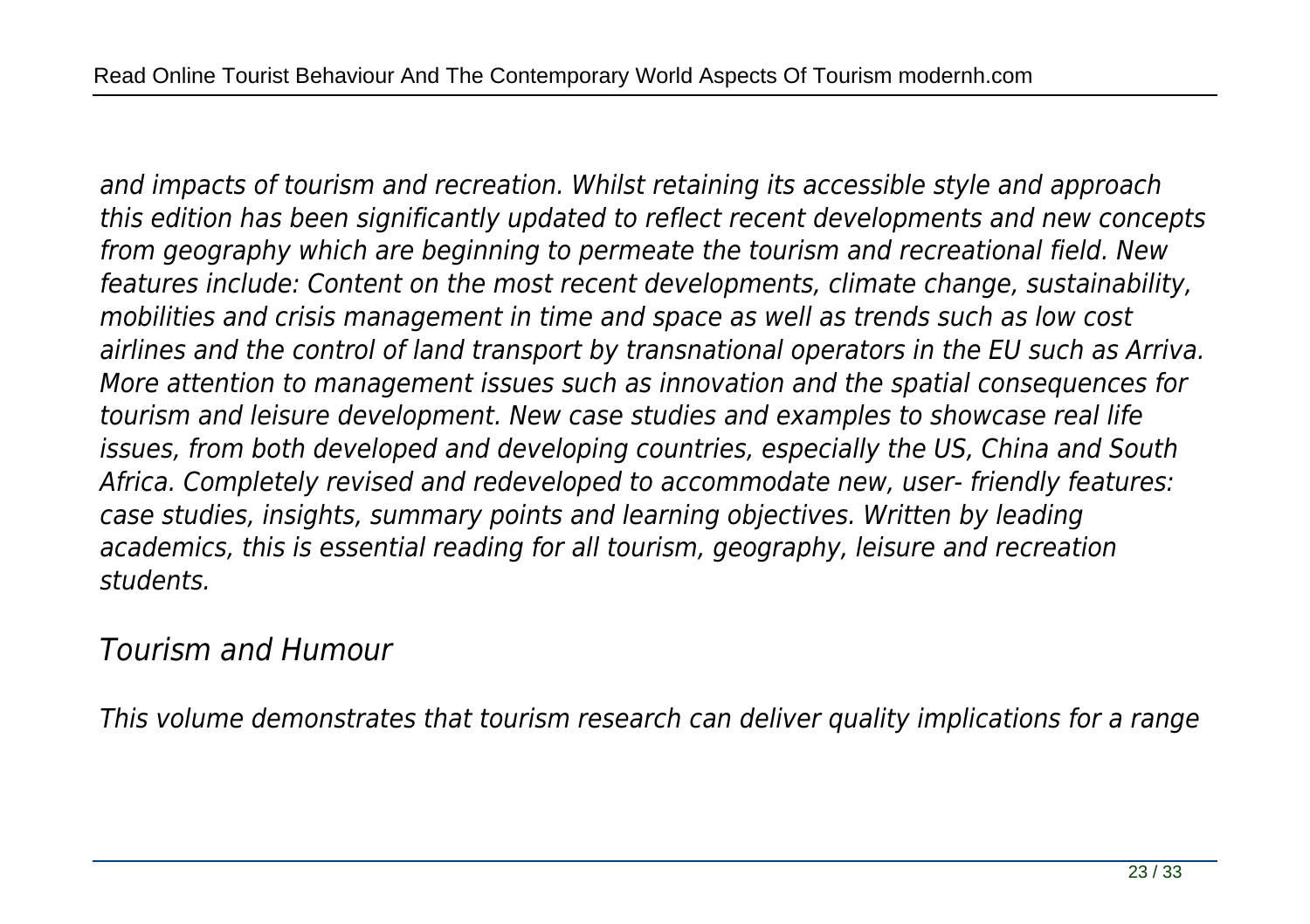*of stakeholders. Contributions from authors across the continents serve to illustrate ways in which academic analysis can, and does, result in action.*

# *Cycling and Motorcycling Tourism*

*Worldwide Destinations: The Geography of Travel and Tourism is a unique text that explores tourism demand, supply, organisation and resources for every country worldwide. The eighth edition is brought up to date with features such as: An exploration of current issues such as climate change, overtourism, expedition cruises, film tourism, economic and cultural impacts of tourism. New and updated case studies throughout. More emphasis on Southeast Asia, Africa and the Middle East. Online resources for lecturers and students including PPTs, web links, video links and meditations on the evolving implications of COVID-19 for tourism. The first part of the book comprises thematic chapters which detail the geographic knowledge and principles required to analyse the tourism appeal of destinations. The subsequent division of the book into regional chapters enables the student to carry out a systematic analysis of a particular destination, by providing insights on cultural characteristics as well as information on specific places. Worldwide Destinations: The*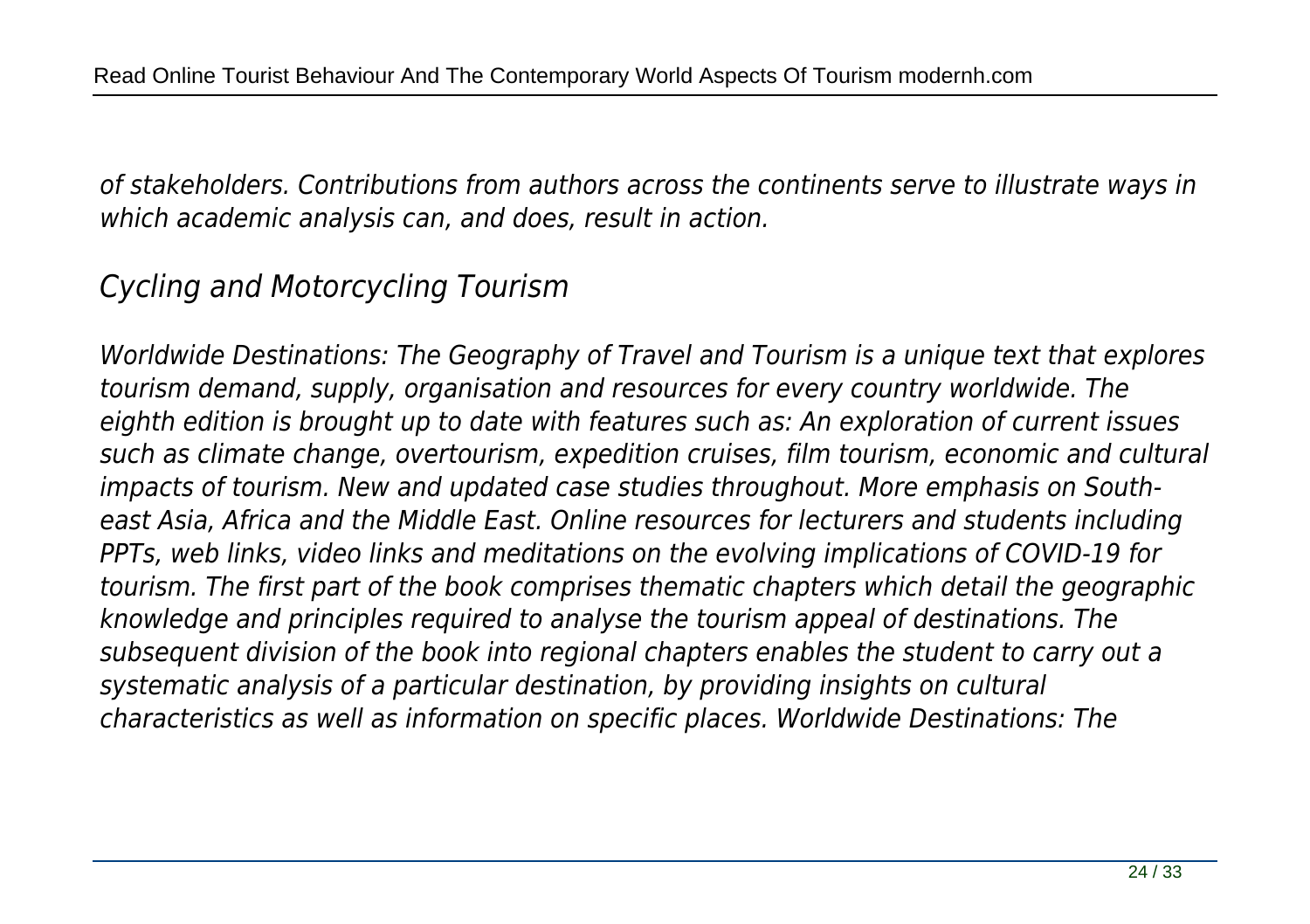*Geography of Travel and Tourism is an invaluable resource for studying every destination in the world, by explaining tourism demand, evaluating the many types of tourist attractions and examining the trends that may shape the future geography of tourism. This thorough guide is a must-have for any student undertaking a course in travel and tourism.*

# *Tracking Tourists*

*The SAGE Handbook of Tourism Management is a critical, state-of-the-art and authoritative review of tourism management, written by leading international thinkers and academics in the field. With a strong focus on theories, concepts and disciplinary approaches to tourism studies, the chapters in this volume are framed as critical synoptic pieces covering key developments, current issues and debates, and emerging trends and future considerations for the field. Part One: Researching Tourism Part Two: Social Analysis Part Three: Economic Analysis Part Four: Technological Analysis Part Five: Environmental Analysis Part Six: Political Analysis This handbook offers a fresh, contemporary and definitive look at tourism management, making it an essential resource for academics, researchers and students.*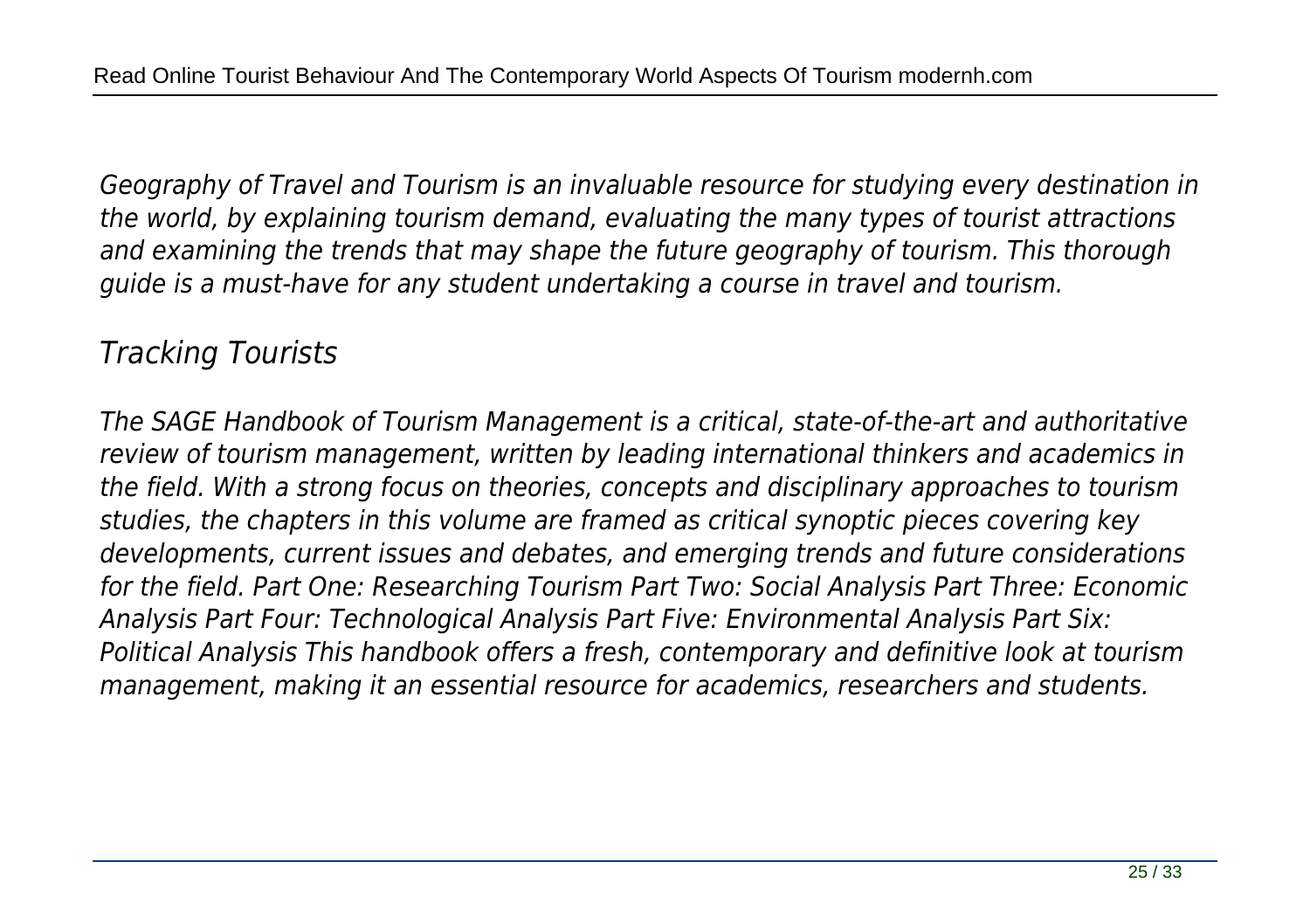### *Tourist Behaviour and the Contemporary World*

*Aktuelle Impulse für Lehre und Praxis Die zunehmende Internationalisierung/Globalisierung, neue Informations-/Kommunikationstechnologien, die steigende Wettbewerbsintensität und verändertes Kundenverhalten stellen Unternehmen und Institutionen der Tourismus- und Freizeitwirtschaft vor große Herausforderungen. "Entrepreneurship & Tourismus" zeigt durch fallstudienorientierte Beiträge, Interviews mit ausgewählten Top-Unternehmern sowie Best-Practice-Beispiele erfolgreiche Herangehensweisen bei der Bewältigung dieser Veränderungen und bietet Impulse und Anregungen für Weiterentwicklung. Das Buch ist als Nachschlagewerk und Prüfungsliteratur für den gleichnamigen Masterstudiengang am MCI Tourismus konzipiert und gliedert sich in folgende Teilbereiche:Unternehmertum und FührungskompetenzenFamily Business ManagementMarketing ManagementInternationaler Tourismus und MärkteDestination und Innovation*

*Contemporary Tourist Experience*

*Research delivers a multitude of approaches to value creation, represented here as a set of*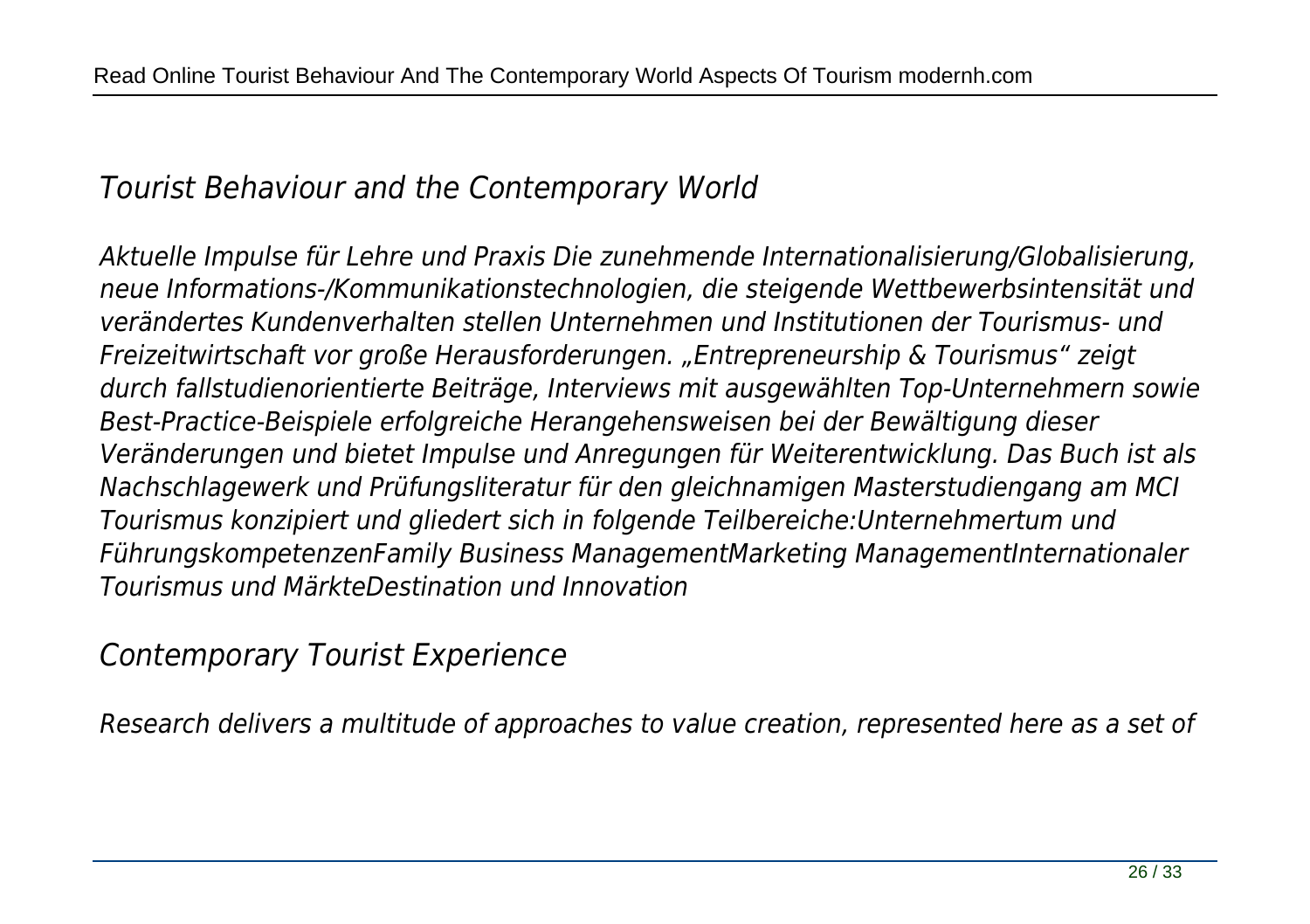*definitions, perspectives and interpretations of how tourists, as customers, create value alone and with others. Now updated throughout, Creating Experience Value in Tourism, 2nd Editionprovides a clarification of these approaches as well as a practical translation as to how they can work within industry. Concluding with a summary of the areas for future research, this is a key resource for researchers, particularly those interested in experience value and co-creation, as well as a useful read for students of tourism and related industries.*

### *Tourist Behaviour*

*This book explores the understanding, description, and measurement of the physical, sensory, social, and emotional features of motorcycle and bicycle journey experiences in tourism. Novel insights are presented from an original case study of these forms of tourism in the Sella Pass, a panoramic road close to the Dolomites UNESCO World Heritage Site. A comprehensive mixed-methods strategy was employed for this research, with concurrent use of quantitative and qualitative methods including documentation and secondary data analysis, mobile video ethnography, and emotion measurement. The aim was to create a holistic knowledge of the features of journey experiences and a new definition of the*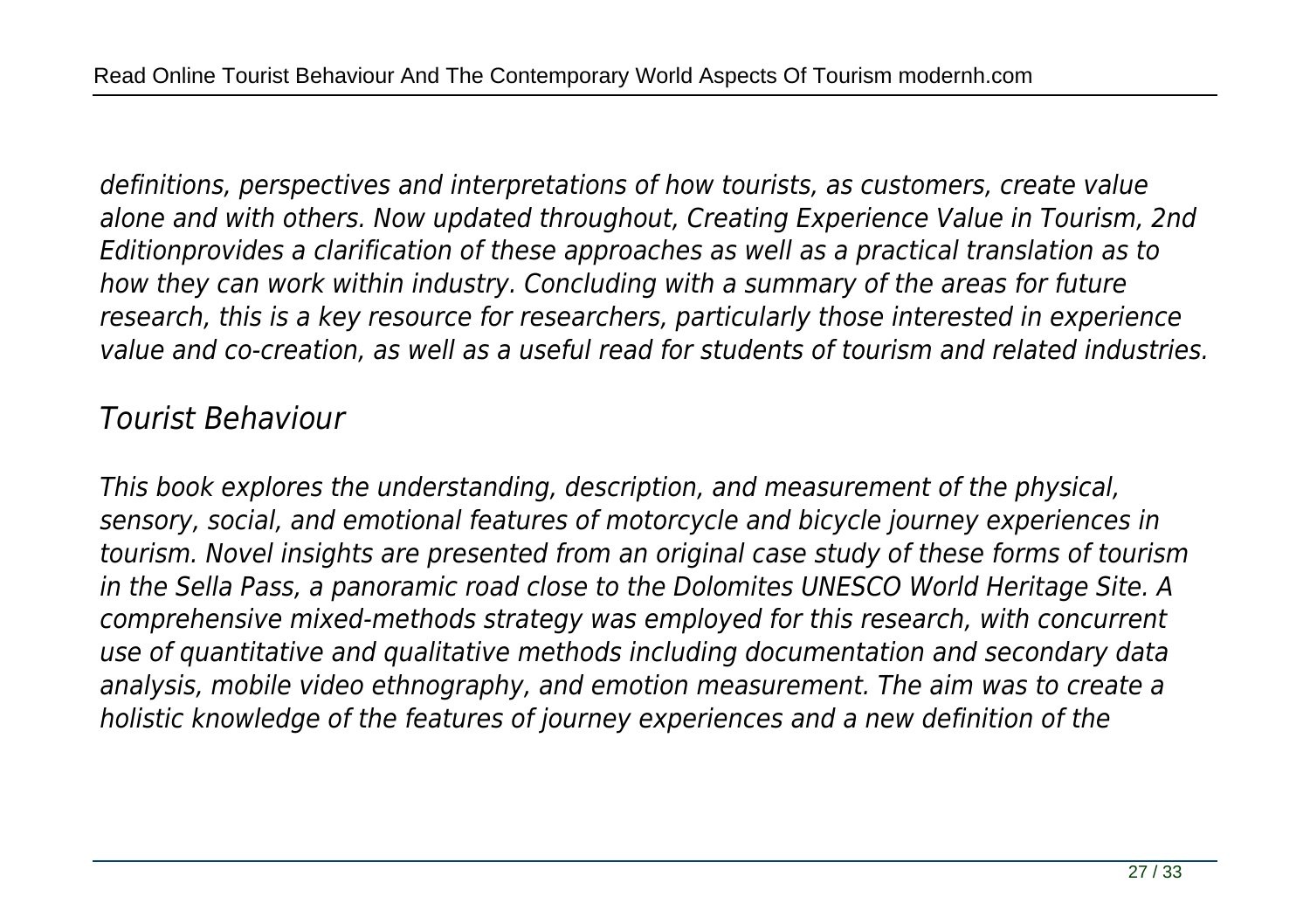*mobility space as a perceptual space. The book is significant in that it is among the first studies to explore the concept of journey experiences and to develop an interdisciplinary theoretical foundation of mobility spaces. It offers a comprehensive understanding and a benchmarking of the features of motorcycling and cycling journey experiences, a deeper market knowledge on motorcycling and cycling tourists, and a set of tools, techniques, and recommendations for future research on tourist experiences.*

# *Geschäftsreisen*

*Comprehensive and accessible, this Companion offers a thorough investigation into both traditional and fresh topics in tourist behaviour and experience. Arranged chronologically, the chapters examine tourist experience from the very idea of a tourist visit to the aftermath of returning home.*

*Tourist Experience and Fulfilment*

*The book was prepared by the academics and doctoral students of the Faculty of*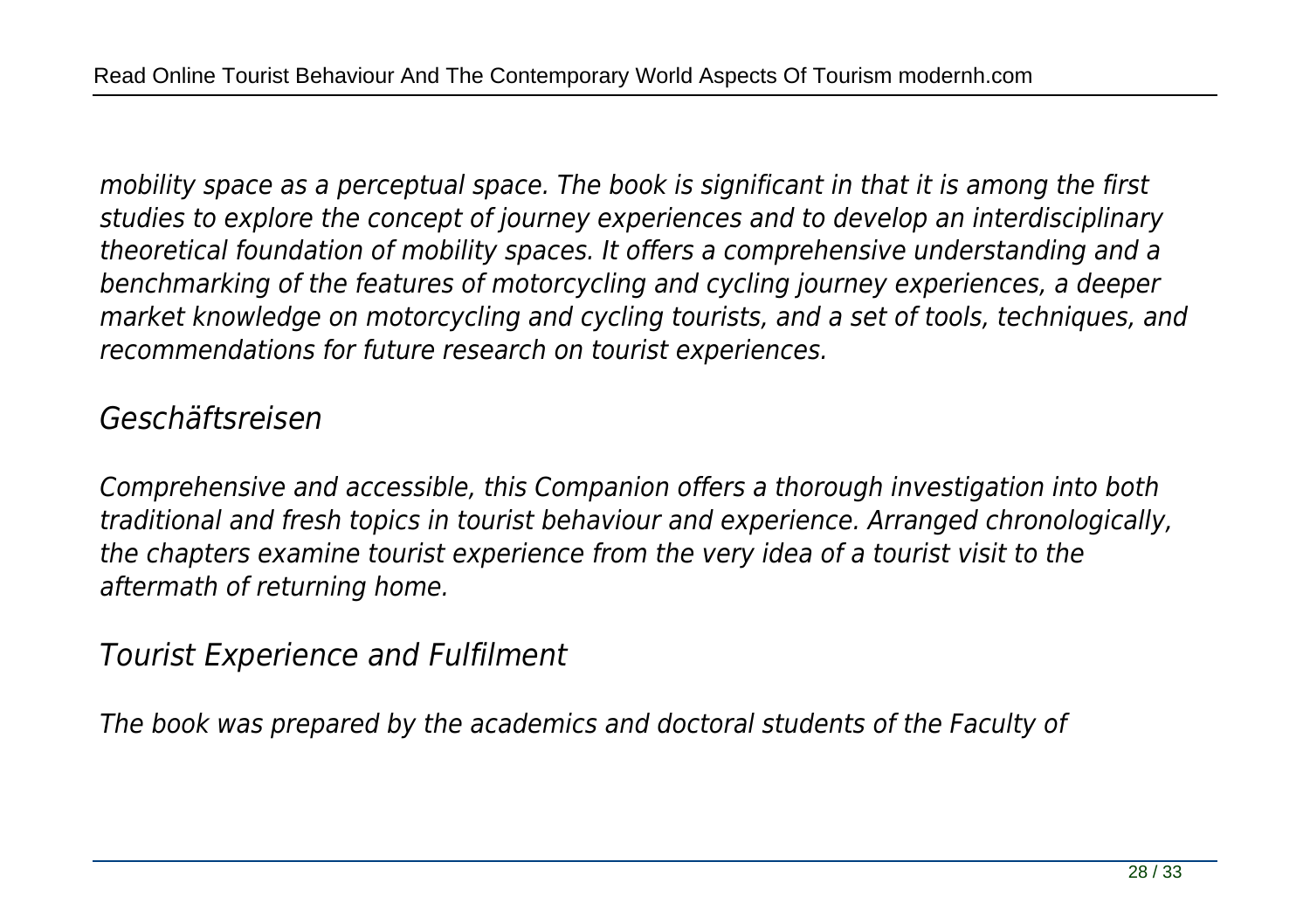*International Business and Economics of the Poznań University of Economics and Business to celebrate the 90th anniversary of the University and the 10th anniversary of the Faculty itself. The subject of this Volume reflects the variety of issues that are researched by academics from all departments of the Faculty. The rationale for publishing this Volume was to signal current work and research progress in the area of international economics, business and management. As the title of the Volume suggests, we need to anticipate changes and implement a new approach to face the challenges in the world economy for it is transforming in an unprecedented way now, at a fast pace, and the global economic map is constantly redrawing. Papers published in this Volume are written by individual authors and workgroups. They are results of research conducted in departments and have been assigned to eight chapters discussing crucial aspects of the world economy. The deliberations are held on a micro- and macroeconomic level in both theoretical and empirical terms. We hope that the contents of individual papers will inspire both readers and authors themselves to make further studies, to carry out follow-up research, to network with one another in order to find answers to the most important problems of the world economy and international business.*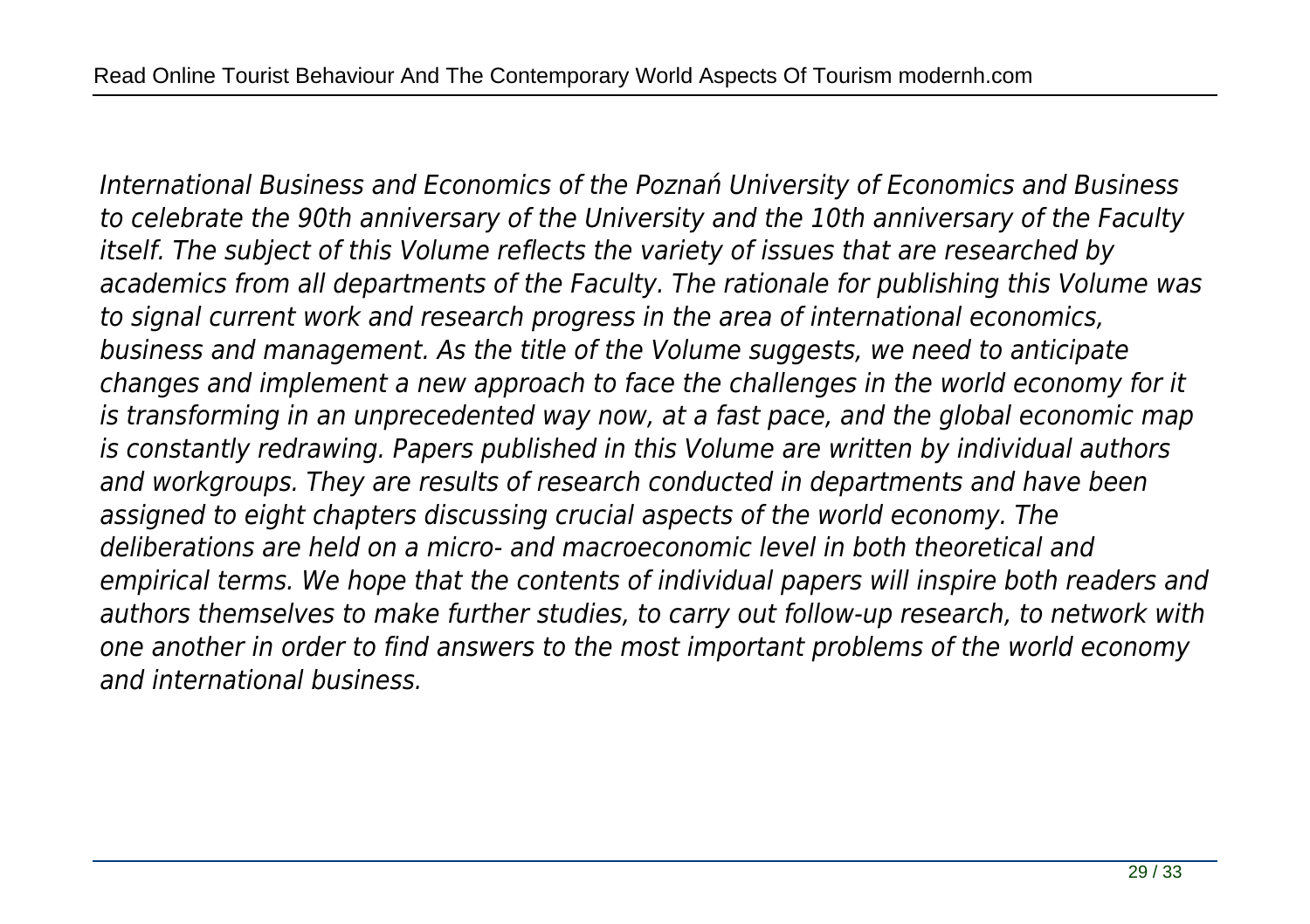### *Demystifying Theories in Tourism Research*

*This volume seeks to review and stimulate interest in a number of emerging and fresh topics in contemporary tourist behaviour and experience. Topics explored include the effects of newer technologies on tourists? behaviour and experience, tourists? experience of scams, safety and personal responsibility, individual perspectives on sustainability, and some dimensions of tourists? personal growth, relationships and altruism.*

### *Technology Application in Tourism in Asia*

*This book is dedicated to the advancement of knowledge about humour in all kinds of tourism settings. It discusses the many ways in which humour can occur during tourism exchanges including guided tours, tourism marketing and promotion and travel narratives. Other themes include the role of humour in enhancing the tourist experience, the benefits of tourism humour, considerations of when humour may appear inappropriate in tourism settings and the development of tourism humour theory. The work includes much original material collected by the authors. The book will be of interest to undergraduate and*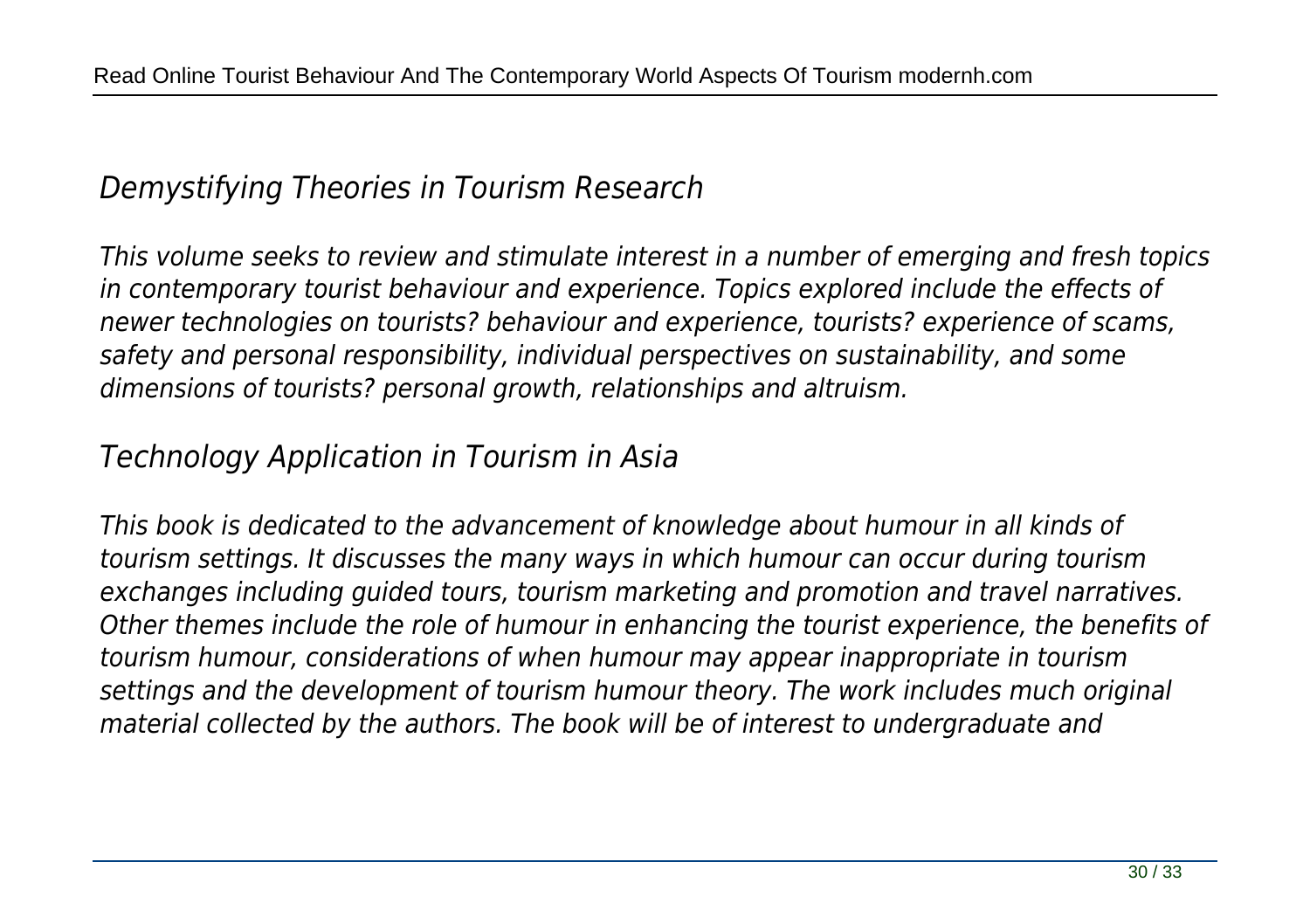*postgraduate students, researchers of tourism as well as humour scholars from other disciplines.*

# *Delivering Tourism Intelligence*

*As a newcomer to tourism, China has amazed the world with its rapid growth of inbound, outbound, and domestic tourism. Tourists from the Greater China area (Mainland, Hong Kong, Macao, and Taiwan) are well positioned to change the world's tourism landscape. Influence of China in the global tourism arena will be even more significant with the realization of WTO's vision of Mainland China as a top world tourism destination and touristsgenerating country by 2020. The preeminent role of Chinese travellers in the social space of tourism has stimulated much interest in understanding their behaviors and psychology in various tourism settings. The chapters in this collection investigate different aspects of Chinese consumer behaviors and psychology in tourism settings. This book was originally published as a special issue of the Journal of China Tourism Research.*

*The SAGE Handbook of Tourism Management*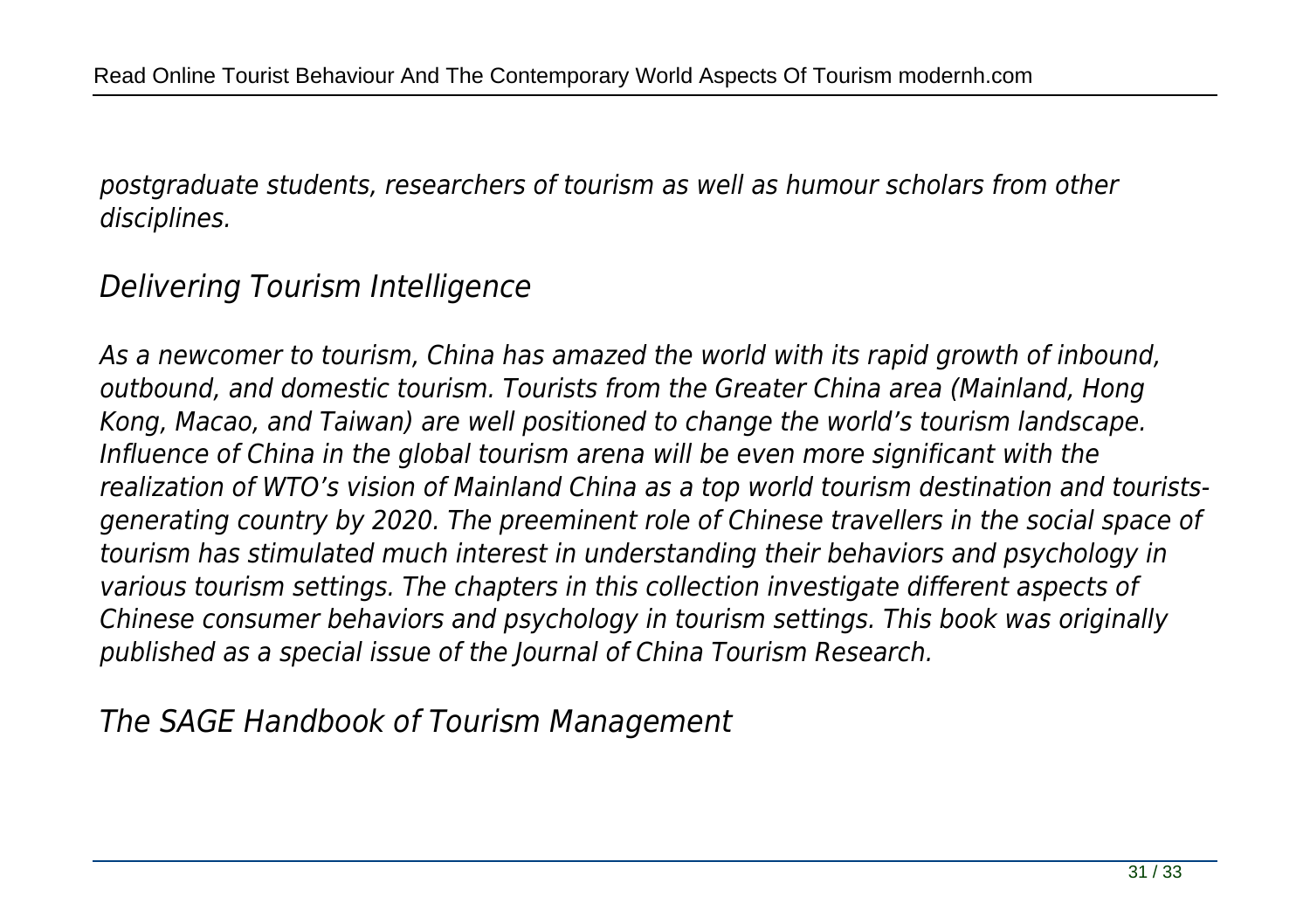*As in other fields of research, the behaviour of consumers has also received a great deal of attention in tourism research over the past few decades due to its growing importance in the efficient marketing and management of tourism operations. The rapid development of IT applications and the equally swift changes of needs and wants have influenced consumers in terms of the behaviour involved in searching for information and in decision-making processes. As such, this book encompasses a collection of chapters addressing various aspects of tourist behaviour, from need-recognition to post-consumption, supported through selected practical examples from a range of countries, such as Portugal, Italy, New Zealand, Jamaica, Taiwan, Malaysia, and South Africa, among others. The book, systematic in structure and thorough in content, is very useful for people who wish to improve and update their current knowledge of tourist behaviour, and also to those carrying out further research on this field.*

#### *Chinese Consumers in a New Era*

*Children in Sustainable and Responsible Tourism fills an absence of research in the sustainable and responsible tourism field involving children as stakeholders, arguing that*